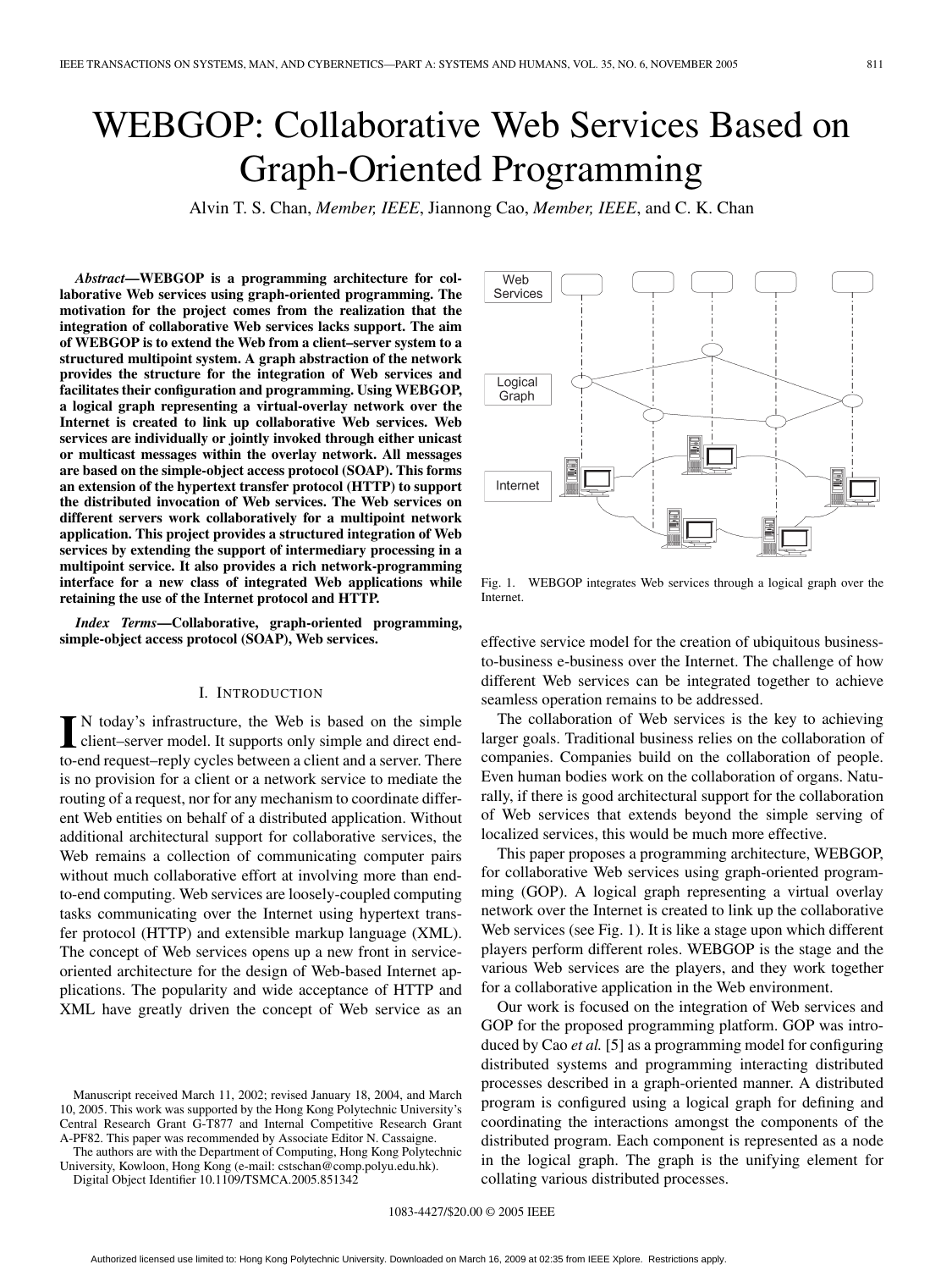In WEBGOP, a similar graph is created to link up Webserver nodes preloaded with local programs (LPs) to provide collaborative Web services. Procedures in the LPs are invoked through either unicast or multicast messages within the overlay network. All of the messages are in the firewall-friendly simpleobject access protocol (SOAP) format. The LPs executing in different server nodes work collaboratively to implement a multipoint network application. Each of the nodes may execute autonomously within the local execution environment, while using SOAP to perform remote invocations of LPs installed on linked nodes. The project also provides a rich networkprogramming interface for a new class of Web applications while retaining the simple Internet protocol (IP) and HTTP.

The remainder of this paper is organized as follows. Section II presents a brief review of related work. Section III explains the proposed architecture and the design of the WEBGOP system. Section IV describes the implementation of the system. Section V presents the results of the experiments done on the prototype. Section VI gives some examples of applications that use the system. Section VII discusses possible future work. Section VIII concludes the paper.

#### II. RELATED WORK

The slow evolution of network protocols, such as transmission control protocol (TCP) and IP, has led to researchers to advocate the building of active networks that are highly programmable and that allow protocol innovations to be rapidly developed and deployed [14]. While some research into this area has had promising initial results, the feasibility of deploying such an approach on a large-scale and wide-area infrastructure, such as the Internet, is questionable. The issue of deployment arises from the complexity of introducing programmability into routing nodes and the need to address the heterogeneity of the Internet. This can be seen from the limited success of MBONE, which is the backbone virtual network for multicast in the Internet environment [8], [11]. It is layered on top of the existing IP infrastructure to support the routing of IP multicast packets. The nodes in the MBONE are connected by IP tunnels, in which a meshed network is overlaid across the existing IP infrastructure. The endpoints of the tunnel are typically workstation-class machines that have an operating system that supports IP multicast and that run the "mrouted" multicast routing daemon.

A Web proxy is an application-specific service interposed between clients and browsers. It typically functions as a gateway for Web traffic transiting between the endpoints. In its present form, a Web proxy represents an excellent example of how an intermediary node can be incorporated as part of a web service to enhance the web-browsing experience. It is equipped with a hierarchical-caching scheme that reduces the latencies experienced by individual users and aggregate bandwidth consumption.

Programming inside the Web is leveraged by many researchers to address the issues of mobility and nomadic computing. Kleinrock [12] suggested the interposition of "nomadic routers" between end systems and the network. Similarly, "nomadic agents" and "gateways" might be placed near discontinuities in the available bandwidth, e.g., at wireless base stations. Services performed at these gateways would include file caching and image transcoding. Researchers have investigated the use of mobility support routers and indirect TCP [2] to transform fixed-network datagrams for efficient wireless transmission. In the absence of architectural support, these users have adopted a variety of ad hoc services, which perform some application-specific functions. One wonders whether the techniques developed in distributed computing could be applied to the Web to provide a unified programming framework encompassing the abstraction of various Web entities and their interactions.

GOP is a distributed programming framework. It was proposed by Cao *et al.* [3], [4] to provide high-level, structured abstractions of distributed programming. With GOP, a distributed program is built using a user-specified logical graph to define and program the communication and synchronization among those components of the program called LPs. The vertices of the graph are associated with the LPs of the distributed program and the edges of the graph represent interrelationships among the LPs. The vertices of the graph are mapped to the underlying network of physical processors. With GOP, users can concentrate on the structure and the logic of the distributed program while low-level programming for message passing between physical processors, task mapping and graph operations are handled by the system. GOP enables the transparent configuration and programming of interacting distributed processes.

Cao *et al.* [3] extended GOP into *DyGOP* and applied it to the programming of a hierarchical group of Web servers. *DyGOP* provides for the dynamic reconfiguration of the logical graph. With *DyGOP*, nodes can be removed from the graph and new vertices can be added, while LPs can be unbound or rebound to a node. Located in different places, Web servers in a group may contain overlapping information and may cache and/or replicate the data provided at other server sites. They can work together to balance the overall workload of the system and cooperate to provide high-performance Web services. The configuration of a Web server group is dynamic: servers can be created and added to the group at any time; existing servers in a group may be broken down, or may leave the group, and so forth. In their paper, Cao and Chan used *DyGOP* to dynamically reconfigure a Web-server group and produced a central server-based prototypical implementation of a dynamic reconfiguration manager on a local area network of workstations.

Chan and Cao [6] also proposed the concept of using GOP to model the dynamic reconfiguration of programmable networks in the programmable active-network transport architecture (PANTA). Programmable networks are a class of evolving network architecture aimed at overcoming the slow evolution of existing network protocols by augmenting networking nodes and associating software drivers with programmability [14]. PANTA is based on a transport-splicing technique, in which two end-to-end communication paths are linked via an intermediate splice-point router at the transport level. Programmability is provided at the communication ends and the splicing points. With GOP, an active network configuration is built using a logical graph as the underlying abstraction for expressing and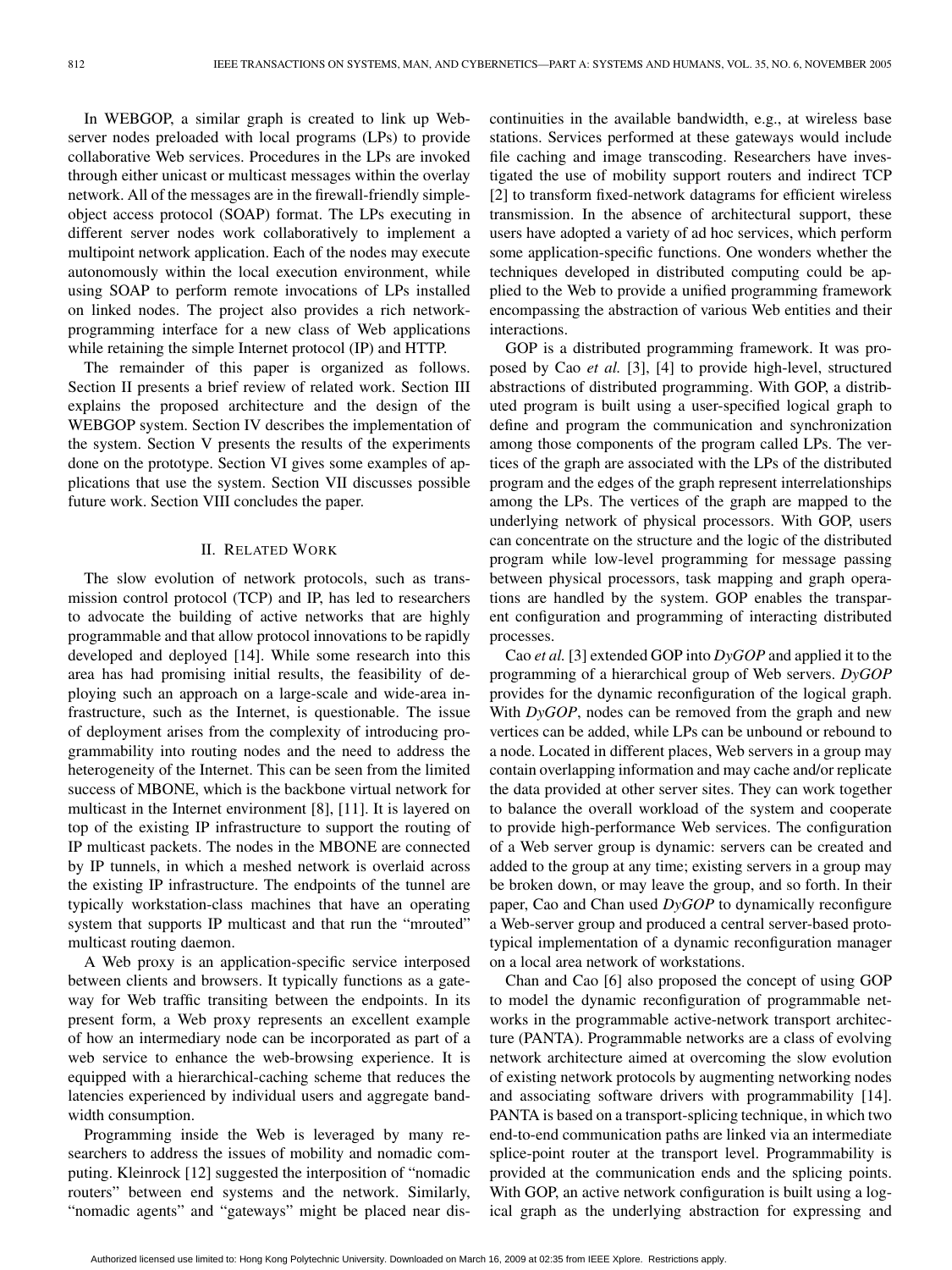defining the communication and synchronization among the programmable nodes. When applied, new services can be deployed and implemented rapidly to enable customization of network properties for domain-specific applications.

The recently emerged concept of Web services has introcduced a new service-oriented architecture in the building of robust Internet applications [9]. Web services are loosely coupled computing tasks that communicate over the Internet using HTTP and XML. The challenge of seamlessly integrating collaborative Web services motivated the development of Webservices flow language (WSFL) [17]. WSFL is an XML language used to describe the composition of web services for business processes. While WSFL and WEBGOP both attempt to address the issue of the composition of web services, they differ in a number of important aspects. In WSFL, the focus is on the composition and orchestration of web services for business processes and, in particular, workflows. Being a declarative language, WSFL uses Web-service definition language (WSDL) to describe service interfaces, while the relationship between the services is externally bound. WEBGOP architecture applies a programmable framework for developing structured graph-oriented multipoint web services. The composition and the relationship between services are captured in welldefined and structured WEBGOP application programming interfaces (APIs) that use rich graph semantics. Unlike WSFL, which is layered on top of WSDL within the computing stack, WEBGOP uses WSDL to describe WEBGOP graph-oriented interfaces.

Our work bears some similarity to the work of Francis [10] on "Yoid." Yoid is a suite of protocols that allows all of the replications and forwarding required to distribute a given application to be done in the endhosts that are running the application themselves. In other words, yoid works in the case where the only replicators/forwarders (distributors) of content are themselves the consumers of the content. Yoid does not force the consumers of the content to do all the distribution—it can also be done by "servers'" in the infrastructure. The similarity between yoid and WEBGOP lies in the use of peer-to-peer edge servers to act as intermediary computation nodes and to be integrated as part of the network-service application. While yoid is designed specifically for use with multicast services over the Internet, WEBGOP acts as a general programming architecture for web services that uses the graph-oriented approach as the abstraction that defines distributed relationships amongst collaborative nodes.

Our work also bears some similarity to the "active-service" approach used by McCanne *et al.* [13] in their system that enables scalable multipoint collaboration (also known as the MASH system). One of their earlier studies was on Chawathe's reliable multicast proxy (RMX) model [7]. The RMX model consists of an RM agent that serves as the interface to a main multicast session and transformation engines to convert data from the format of the main session to the proxied session. User-defined computations are placed within the network as they are in active networks, but all of the routing and forwarding semantics of the current Internet architecture are retained. Their system works on the TCP layer. Because active services do not require any change to the Internet architecture, in today's Internet, they can be deployed incrementally.

### III. WEBGOP ARCHITECTURE AND DESIGN

## *A. Existing Web Architecture*

The Web is an architectural framework for accessing hyperlinked documents distributed across the Internet environment. The initial proposal for the Web came from Tim Berners-Lee in 1989. It started off as a one-way system for retrieving static documents, in which a client initiated a request and the server responded by returning the requested document. With the advent of common gateway interface scripts, programmability became available at the server side and it is now possible to have dynamism in the generation of server documents. The introduction of Java Applet extended such programmability to the client side as well. The latest servlet based on Java technology added greater programming flexibility to the interactions between the client and the server.

The concept of Web services recently emerged and introduced a new service-oriented architecture in building robust Internet applications. Web services are loosely-coupled computing tasks that communicate over the Internet using HTTP and XML. Given the immense popularity of HTTP and XML and their wide acceptance as standard Web protocols, the Web service concept is a very promising one for effective ubiquitous e-business over the Internet. The challenge is to seamlessly integrate these different Web services with the ultimate objective of rendering highly coordinated Web services that are robust, sharable, and extensible.

Despite the desire to achieve collaborative Web services, the Web is still basically a client–server system. There is no architectural support for collaborative services involving intermediate parties other than the client and the server. The Web remains a collection of computer pairs without much collaborative effort involving more than two end-to-end computers.

## *B. Proposed WEBGOP Architecture*

The WEBGOP architecture is a programmable framework that employs a graph-oriented programming approach for developing structured multipoint Web services. The aim of WEBGOP is to extend the Web from a client–server system to a structured multipoint system. A logical graph is defined to provide the structure of collaboration. It represents a virtual overlay network over the Internet linking up collaborative Web services.

Fig. 2 shows a more detailed view of a graph in WEBGOP with nodes and connections. Each node is a Web entity installed with the WEBGOP runtime and is associated with one or more Web services. The edge represents logical connections that form the virtual network. Web services communicate with the others through the WEBGOP systems installed on the nodes. Each WEBGOP node is composed of a server unit, a client unit, and a GOP unit. The server and client units provide communication functionalities. The GOP unit performs basic graphoriented configuration, data transfer, the invocation of Web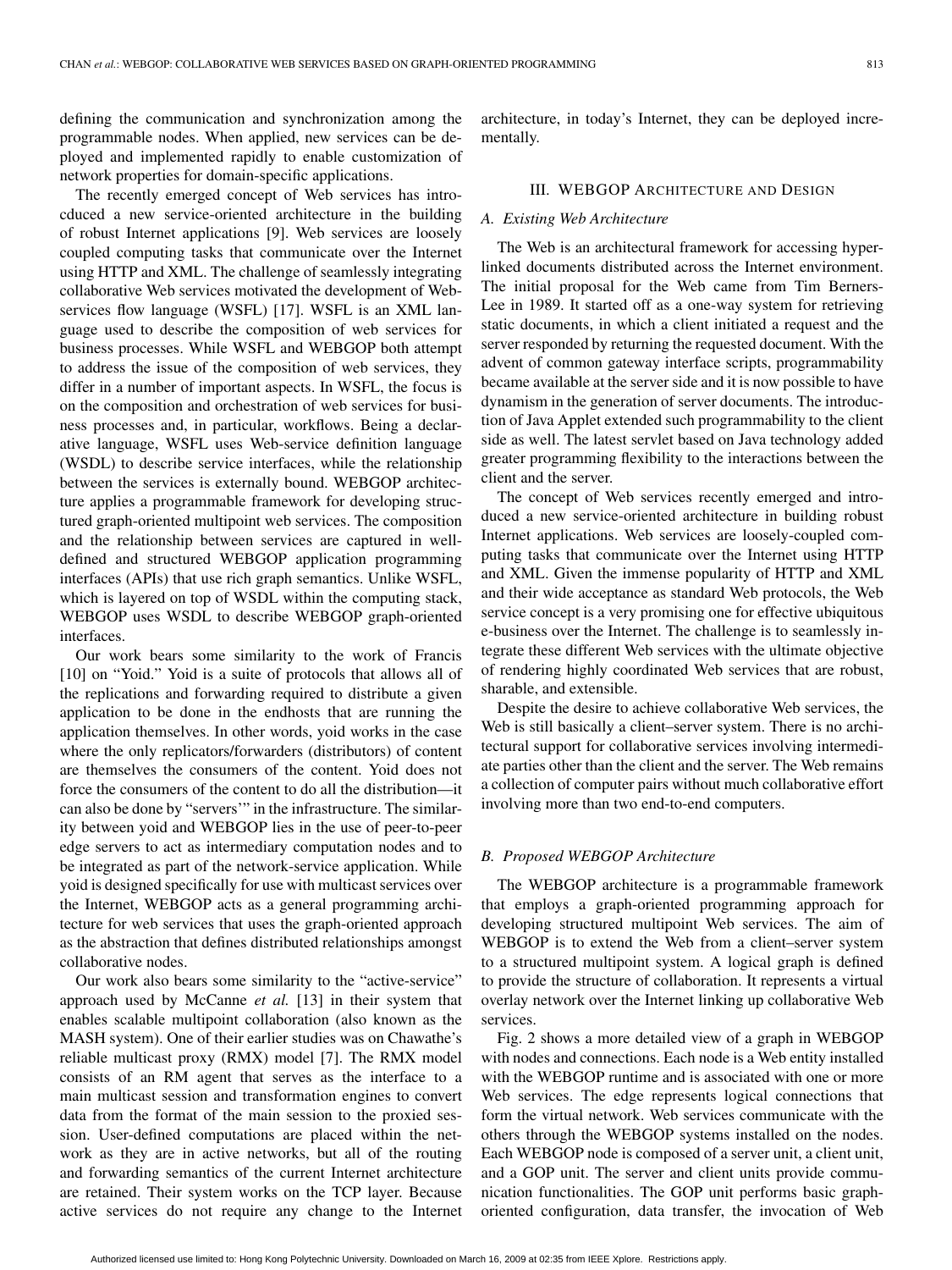

Fig. 2. Connections between nodes in WEBGOP.

services within the GOP context, and so forth. Details of the graph operations are described in Section III-C. As is shown, the context of a programmable framework can exist at different levels of Web entities, including Web servers, Web proxies, and even Web clients. It is not absolutely necessary for all of these entities to be GOP-enabled to leverage on the benefits of dynamically configurable Web services. However, maximum programmability and robustness in creating graph-oriented services can only be achieved with the GOP-enabling of all levels of entities. Each entity comprises a GOP runtime kernel, which performs basic graph-oriented configuration and data transfer, executes LP within the GOP kernel context, and so on.

#### *C. Invocation and Collaboration of Web Services*

The messaging system is the key element that controls the selective and/or cooperative invocations of individual Web services in WEBGOP. To support open interaction between entities, the invocation and collaboration of Web services are designed to be independent of specific programming languages or operating systems. Instead, they rely on an open and portable messaging technology, SOAP for remote procedure calls (RPC) [16], to pass commands and parameters to control their actions. They also need GOP to control the collaboration of Web services.

*1) Invocation of Web Services:* SOAP is an object-oriented, Internet-based protocol for exchanging information between applications in a distributed environment. SOAP is independent of the programming language, platform, or transport mechanism used for the exchange. SOAP's interoperability arises from a simple syntax based on XML. HTTP is the most widely used transfer protocol for SOAP messages, which are formatted as XML documents. Other protocols such as simple mail transfer protocol (SMTP) or the file transfer protocol (FTP) can also be used. The SOAP message-exchange model consists of oneway transmissions from the sender to the receiver and also of two-way communications in a request/response pattern. SOAP messages rely on XML namespaces and on the XML schemadefinition language.

RPCs in SOAP are essentially client–server interactions over HTTP. Requests and responses comply with the encoding rules of SOAP. SOAP for RPC defines a mechanism to pass commands and parameters between an HTTP client and an HTTP server. The request-universal resource identifier (URI) in HTTP is typically used at the server end to map to a class or an object, but this is not mandated by SOAP. In addition, the HTTP header SOAPAction specifies the interface name (a URI) and the name of the method to be called on the server. The SOAP message is an XML document whose root element, the Envelope, specifies the overall structure, the intended recipient, and other attributes of the message. SOAP specifies an RPC convention, which includes the representation and format to be used for calls and responses. A method call is modeled as a compound data element consisting of a sequence of fields named accessors, one for each parameter. A return structure consists of the return value as well as the out and in/out parameters. SOAP encoding rules specify the serialization for primitive and applicationdefined data types.

SOAP for RPC alone provides the functionalities for the invocation of Web services. Extension is however needed to provide facilities for the collaboration of Web services.

*2) Collaboration of Web Services:* GOP is proposed for controlling the distribution of messages and the collaboration of Web services. With GOP, a distributed program is built using a user-specified logical graph to define and program the communication and synchronization of those program components called LPs. The vertices of the graph are associated with the LPs of the distributed program and the edges of the graph represent interrelationships among LPs. The vertices of the graph are mapped to the underlying network of physical processors. With GOP, users can concentrate on the structure and the logic of the distributed program while low-level programming for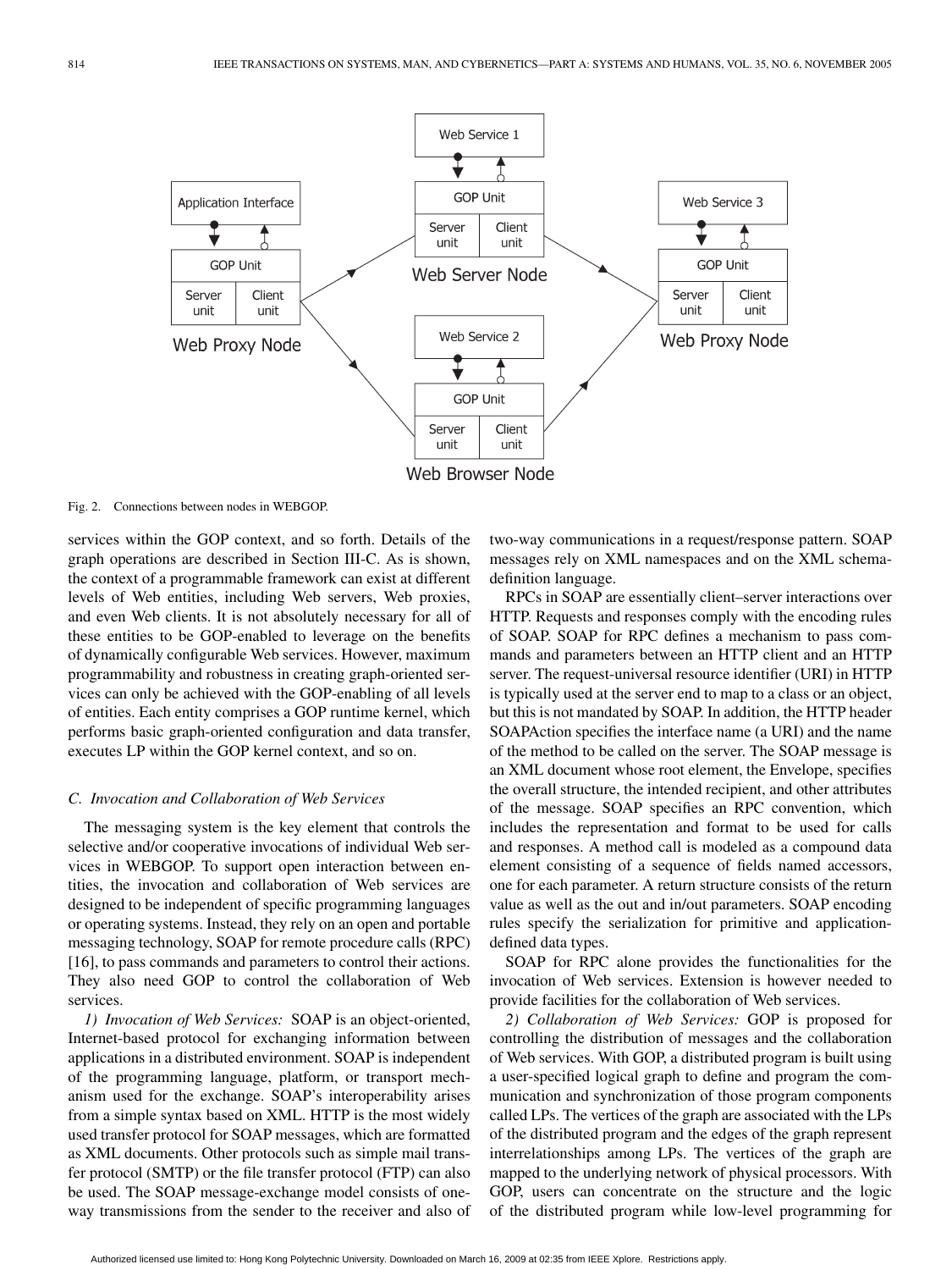

Fig. 3. Structure of a WEBGOP request message.

messages passing between physical processors, task mapping and graph operations are handled by the system. GOP enables the transparent configuration and programming of interacting distributed processes.

For each application, a graph with a unique graph identity must first be defined and made known to all concerned processors. Subsequent collaborative actions of the distributed programs can make quick references to the graph identity only.

A Web application involving a number of collaborating Web services is in fact a distributed program. The Web services are the LPs. The servers that provide the Web services are the nodes. The underlying logical structure of the relationship of collaboration can be modeled using a logical graph. By controlling the distribution of invocation calls to Web services through GOP, the collaboration of Web services can be achieved and controlled.

Similar to distributed programs, for each collaborative Web application, a graph with a unique graph identity must first be defined and made known to all of the servers concerned. Subsequent collaborative actions of the Web services can make quick reference to the graph identity only. Collaboration of services is defined according to the specified graph. Servers can also hold multiple graphs so that they can be bound to different graphs when required.

SOAP is a good protocol candidate for implementing GOP in the Web environment. It allows for hierarchically structured queries and responses, and specifies the serialization of primitive string data types, and aggregates like arrays and vectors. Sparse arrays, and protocols for sending parts of them, are also supported. In the context of GOP, new types, such as an edge, graph, and map, may be defined inside a schema definition.

SOAP has to be extended for the purpose of controlling joint invocations of collaborative Web services. Two sets of calls have to be made: one to invoke Web services, which are LPs in the context of GOP; and another for making a GOP-based distribution of the Web-service invocation calls. For simplicity, we refer to the Web-service invocation call as an LP call and the call for GOP-based distribution as a GOP call. In this project, we make use of a nested-invocation approach to format the SOAP calling convention in a GOP-based Web-service distribution. An LP call is embedded in a GOP call. Each

SOAP request includes a GOP call, which in turn includes a parameter of the LP call. The GOP call controls the distribution of the message, while the LP call invokes the required Web service.

### *D. WEBGOP Request Message*

This section describes the format for a standard WEBGOP message. A WEBGOP message is basically an SOAP message composed of an HTTP post header and an SOAP envelope with an SOAP body. The SOAP body includes a remote method call for graph-oriented operation, which in turn includes a method call for the LP as one of its arguments. Each WEBGOP message is in fact a nested RPC in SOAP. The outer RPC invokes a GOP module, which controls the distribution of the message. The inner RPC directly invokes a Web service. Fig. 3 shows the diagrammatic structure of a WEBGOP request message.

The following is a simple illustrative example that instructs the recipient server to invoke the method *setData* of an LP defined in the graph with Graph ID, *local.hello.2*; and relay the message to other descendents in the graph.

- 1 POST /webgop/servlet/webgop.server. WebgopServlet HTTP/1.0
- 2 Host: localhost:8001
- 3 Content-Type: text/xml
- 4 Content-Length: 629
- 5 SOAPAction: ""
- 6
- 7 <SOAP-ENV:Envelope xmlns:SOAP-ENV = "http://schemas.xmlsoap.org/soap/envelope/"  $xmlns:xsi = "http://www.w3.org/1999/$ XMLSchema-instance"  $xmlns:xsd = "http://www.w3.org/1999/$ XMLSchema">
- 8 <SOAP-ENV:Body>
- 9 <ns1:relay2Descendents xmlns:ns1
	- = "urn:webgop:service" SOAP-ENV:encodingStyle
	- = "http://schemas.xmlsoap.org/soap/encoding/">
- $10 \leq \text{gid}$  xsi:type = "xsd:string">local.hello.2</gid>
- 11  $\langle$  source xsi:type = "xsd:int">0 $\langle$ /source>
- 12 <ns2:setData xmlns:ns2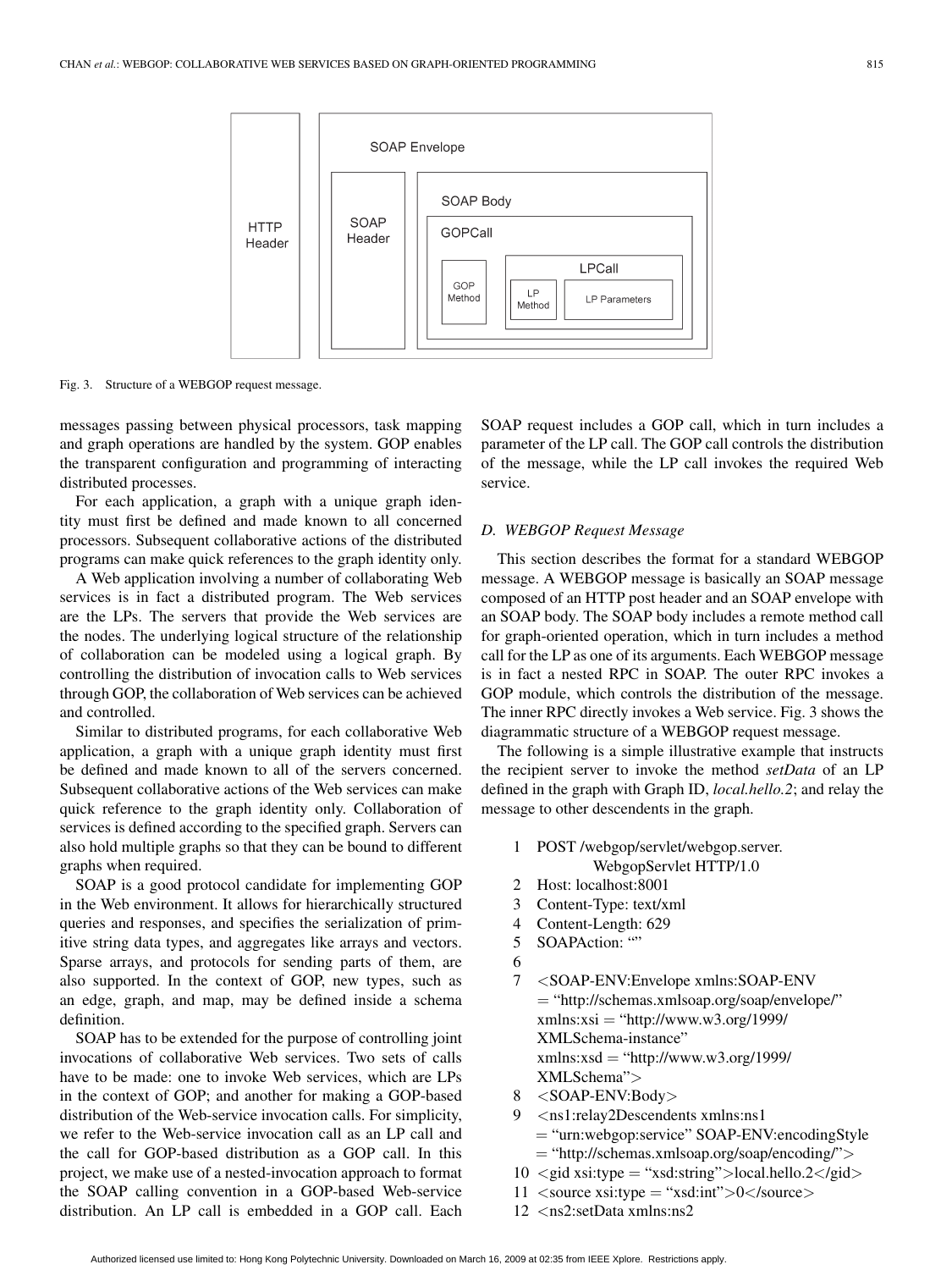

Fig. 4. Structure of a WEBGOP response message.

- $=$  "urn:webgop:lp" xmlns:ns3
- = "urn:gop\_encoding" xsi:type
- $=$  "ns3:LPCall" $>$
- 13 <data xsi:type
- = "xsd:string">Hello Webgop</data>
- 14 </ns2:setData>
- 15 </ns1:relay2Descendents>
- 16 </SOAP-ENV:Body>
- 17 </SOAP-ENV:Envelope>

Lines 1–5 are the HTTP header. The HTTP header shows that the message is posted to the */webgop/servlet/webgop. server.WebgopServlet* of the host, *localhost:8001*. Lines 7–17 are the SOAP envelope. There is no SOAP header in this example. Inside the SOAP envelope, lines 8–16 are the SOAP body. Lines 9–15 are the GOP call that shows that the invocation object is *urn:webgop:service* under the namespace, *ns1*, and the GOP method to be invoked is *relay2Descendents*. Line 10 shows the Graph ID, *local.hello.2*. Line 11 shows that the call originated from Node 0 of the graph. Lines 12–14 are the LP call nested within the GOP call. The LP object to be invoked is *urn:webgop:lp* under the namespace, *ns2*; and the LP method to be invoked is *setData*. Line 13 is the string parameter, *Hello Webgop*, to be sent to the LP program.

In this project, HTTP and SOAP are proposed as the baseline protocols. We extend them to provide the functionalities required by WEBGOP. The advantages of HTTP and SOAP are their immense popularity in the Web community. The ubiquitous support of these protocols makes them the ideal candidates to offer the transferring of messages across widearea Web infrastructures and the invocation of Web services, in a truly open and highly accessible programming platform. The conformance to standards opens the possibility of reusing many of the readily available libraries that have been implemented. Furthermore, there is an added advantage to using the security and error controls provided by HTTPs and the lower TCP layers.

# Fig. 4 shows the diagrammatic structure of a WEBGOP response message.

This project follows the convention of naming the structure of the return data after the name of the method, with the string *Response* appended. For instance, the response to a *setData* call to a node is as follows:

- 1 HTTP/1.0 200 OK
- 2 Content-Type: text/xml; charset =  $UTF-8$
- 3 Content-Length: 427
- 4 Servlet-Engine: Tomcat Web Server/3.2.1 (JSP 1.1; Servlet 2.2; Java 1.3.1\_01; Windows 98 4.10 x86;  $java$ .vendor = Sun Microsystems Inc.)

- 6 <SOAP-ENV:Envelope xmlns:SOAP-ENV = "http://schemas.xmlsoap.org/soap/envelope/"  $xmlns:xsi = "http://www.w3.org/1999/$ XMLSchema-instance" xmlns:xsd  $=$  "http://www.w3.org/1999/XMLSchema">
- 7 <SOAP-ENV:Body>
- 8 <ns1:setDataResponse xmlns:ns1 = "urn:webgop:lp" SOAP-ENV:encodingStyle = "http://schemas. xmlsoap.org/soap/encoding/">
- 9 < return xsi:type="xsd:string"> Hello Webgop</return>
- 10 </ns1:setDataResponse>
- 11 </SOAP-ENV:Body>
- 12 </SOAP-ENV:Envelope>

Lines 1–4 are the HTTP header. Lines 6–12 are the SOAP envelope, and lines 7–11 are the SOAP body. Lines 8–10 are the response to the LP Call that called the invocation object *urn:webgop:lp* under the namespace, *ns1*. The LP method invoked is *setData* and a string *Response* is appended to the name to show that this is a response. Line 9 shows the return data, *Hello Webgop* of the string type.

# *E. WEBGOP Response Message*

The response to an SOAP for RPC request is defined in the SOAP specifications. WEBGOP follows the specifications.

# *F. Fault Reporting*

Fault reporting is defined in SOAP for RPC. The system is extended in WEBGOP. In SOAP, exceptions are returned as

<sup>5</sup>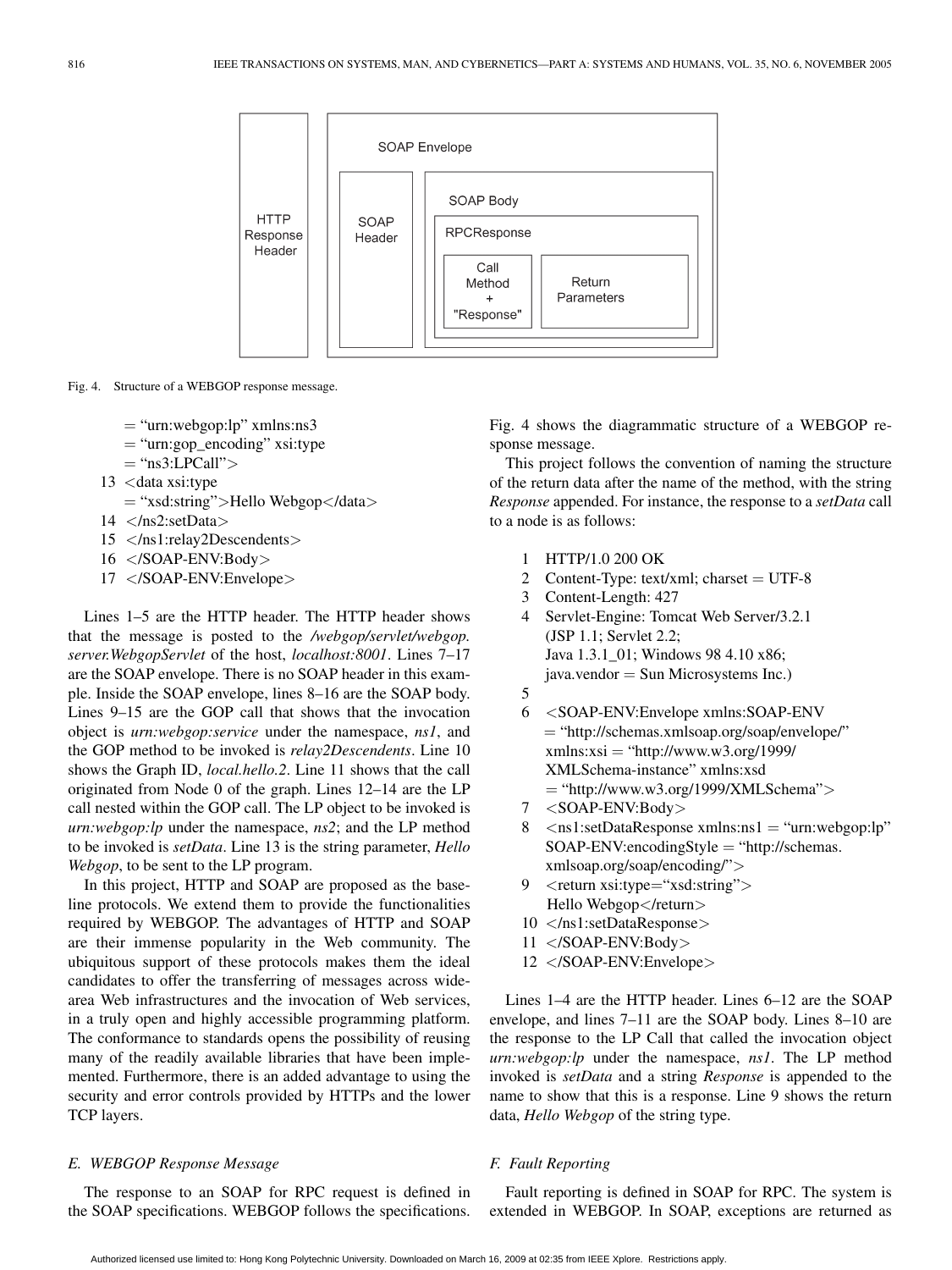faults to the client. Extension is provided for GOP errors. The following is an example of a fault report in which the specified Graph ID is not available from the server.

- 1 HTTP/1.0 500 Internal Server Error
- 2 Content-Type: text/xml; charset  $=$  UTF-8
- 3 Content-Length: 428
- 4 Servlet-Engine: Tomcat Web Server/3.2.1 (JSP 1.1; Servlet 2.2; Java 1.3.1\_01; Windows 98 4.10 x86; java.vendor = Sun Microsystems Inc.)
- 5
- 6 <SOAP-ENV:Envelope xmlns:SOAP-ENV = "http://schemas.xmlsoap.org/soap/envelope/"  $xmlns:xsi = "http://www.w3.org/1999/$  $XMLSchema-instance" xmlns:xsd = "http://$ www.w3.org/1999/XMLSchema">
- 7 <SOAP-ENV:Body>
- 8 <SOAP-ENV:Fault>
- 9 <faultcode>SOAP-ENV:Server</faultcode>
- 10 <faultstring>Graph ID not found</faultstring>
- 11 <faultactor>/webgop/servlet/webgop.server. WebgopServlet</faultactor>
- 12 </SOAP-ENV:Fault>
- 13 </SOAP-ENV:Body>
- 14 </SOAP-ENV:Envelope>

In the above example, lines 8–12 show that a fault occurred. Line 9 is the fault code for automatic machine classification. Line 10 shows the fault message, *Graph ID not found*. Line 11 shows that the fault actor is */webgop/servlet/ webgop.server.WebgopServlet*.

# IV. PROTOTYPE IMPLEMENTATION

#### *A. Development Environment*

This section describes the design and development of the WEBGOP system, which provides a programming framework for the rapid development of multipoint collaborative Web services. The system is developed in JAVA to provide strong portability using Java Development Kit 1.3.1. It builds on the following components of development: Jakarta-Tomcat-3.2.1, Apache SOAP 2.0, and Apache Xerces Java Parser 1.4.3 [1]. The Jakarta-Tomcat-3.2.1 provides the HTTP server communication functionalities, while Apache SOAP 2.0 provides the SOAP encoding and decoding functionalities. The Apache Xerces Java Parser 1.4.3 is needed for the XML parsing of the SOAP messages.

# *B. Node Architecture*

WEBGOP is implemented as a network of SOAP-enabled nodes with multiple-incoming and multiple-outgoing links. In essence, a node in WEBGOP is composed of a server unit, a GOP/invocation unit, and a client unit. The server unit is responsible for receiving incoming messages. The GOP/invocation unit is responsible for distributing messages according to the specified graph and for the invocation of LPs. The client unit is for outgoing communications. The node architecture is depicted in Fig. 5.

# *C. Node Operation*

A node can operate as a requester, in which case WEBGOP request messages are first initiated; or as an intermediate or end receiver, in which case WEBGOP messages are received, processed, and forwarded to other nodes, as appropriate.

When an application wants to initiate a WEBGOP request, it specifies a graph identity for distribution destinations and calls the appropriate method in the *webgop.invocation.Service* class in the invocation unit. Based on the graph identity, the GOP unit is consulted for detailed information on destinations. A WEBGOP message consisting of an LP call nested within a GOP call is formed. The request is then encoded into the HTTP–SOAP format and sent out through the client unit. Upon receipt of the corresponding responses, the WEBGOP system is responsible for decoding and routing the message to the application program.

On the receiver side, a WEBGOP request is received at the server unit and decoded. The system extracts a GOP call, which invokes an appropriate method in the *webgop.invocation. Service* class in the GOP/invocation unit. The graph registry is consulted for any detailed forwarding destinations based on the graph identity. If necessary, a forwarding WEBGOP message is formed, encoded into the HTTP–SOAP format, and sent out through the client unit. Meanwhile, an LP call is extracted from the GOP call and the appropriate method in the LP is invoked. Finally, a WEBGOP response is prepared based on the results of the execution and passed back to the requester through the server unit.

#### *D. Issues of Implementation*

*1) Basic Data Types:* In implementing the WEBGOP framework, three basic types of data are defined: *Graphs*, *Edges*, and *Maps*. Graphs are the underlying abstraction behind collaboration in the architecture. A *Graph* refers to a logical graph that shows the connections of the computers involved in a collaborative Web service application. It consists of a set of *Map*s representing the computers and a set of *Edge*s representing the connections. The key parameters of the *Graph* type are the identity of the graph, the number of nodes, the number of edges, the set of *Map*s, and the set of *Edge*s. These new types are not included in Apache SOAP. They are added to the SOAP mapping registry so that the WEBGOP system can encode such data in an SOAP format and decode them when required.

*2) Graph Definition:* The setting up of a graph amongst Web services is an important step in defining the channels of communication and relationships for subsequent collaboration. In the implementation of the prototype, when a programmer defines a graph, the WEBGOP system distributes the graph to all of the nodes concerned along the edges of the graph. If a fault occurs in any step of the distribution and graph-definition process, the whole graph set-up process is regarded as a failure, and a fault is reported. Responses to the results of the graph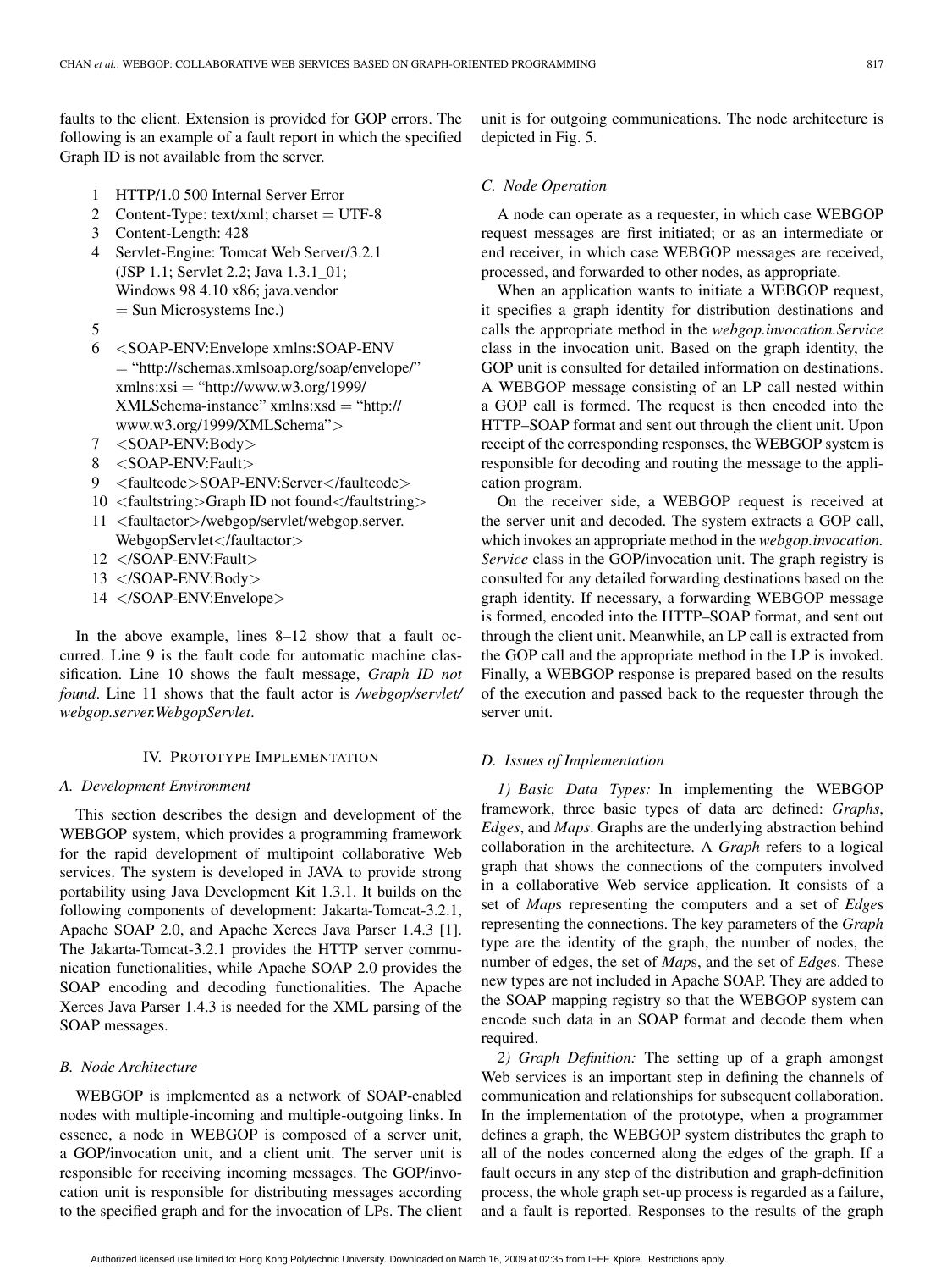

Fig. 5. Internal architecture of a WEBGOP node.

set-up on each server are therefore required, but none of them need to relay to the originator. To reduce the number and size of responses, a node with multiple children does not relay all of the responses from its children to its parent, but instead only provides a consolidated response.

Once the unifying graph is established amongst WEBGOP servers with a graph identity, subsequent GOP operations can be performed by making a reference to the graph identity. Multiple logical graphs can be defined for a server node to link up to a number of different networks. The different graph identities provide the differentiation in graphs. Each graph identity must be unique. The graph information is stored in a Graph Registry maintained by each server participating in the logical graph. Fig. 6 shows an example of a server, *host4*, participating in two virtual networks through two logical graphs, namely, *polyu.ring* and *polyu.tree*.

*3) Spanning Tree:* When a server defines a graph or sends a message to all nodes of a graph, there is a possibility that the graph is closed. As a result, the messaging process will enter an endless loop. A spanning tree is employed to overcome this problem. When a message is sent to all nodes starting from a node, a spanning tree is first created starting from that node. Any edge in the graph that ends with a node that has already been visited is discarded in the formation of the spanning tree.



Fig. 6. A host can hold multiple logical graphs.

The spanning tree so formed thus includes all of the necessary and sufficient edges for the proper distribution of messages to all of the nodes.

*4) Graph Modification:* The prototype implementation allows changes to be made to the configuration of a graph after it is defined amongst servers. We cater to changes in edge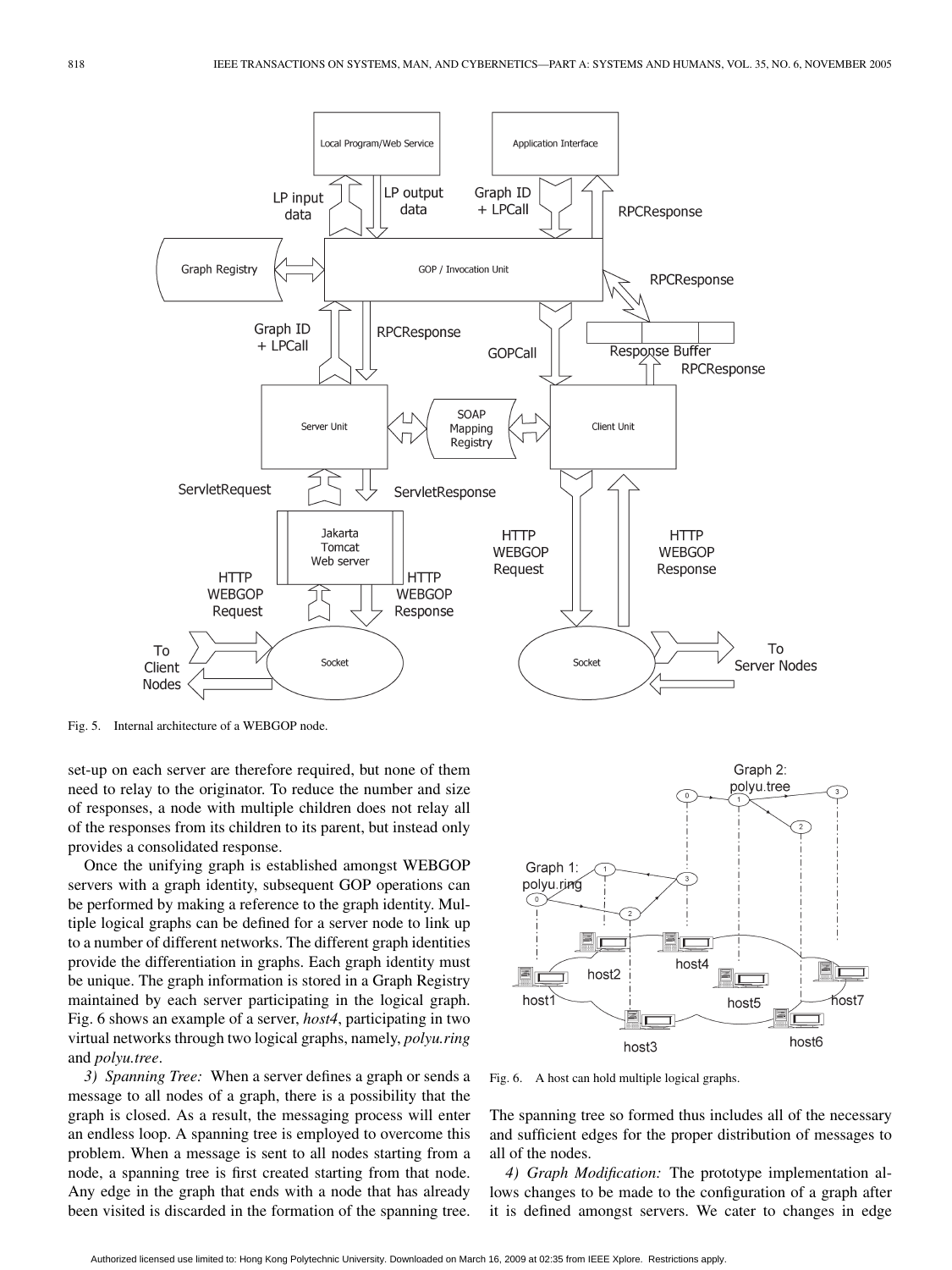configuration as well as in node configuration. The changes are expressed in terms of obsolete edges, new edges, obsolete nodes, and new nodes.

If no additional hosts are involved, the changes are broadcast to all of the hosts, and their graph information is updated. If new hosts are involved, the graph information is first dispatched to the new hosts. The changes alone are meaningless to the new hosts because they do not hold any previous information about the graph. Subsequently, the changes are broadcast to the remaining hosts of the graph. The prototype implementation provides separate methods, namely, *addHost()* and *modify-Graph()*, for users to use in modifying graph configurations with and without adding new hosts, respectively.

*5) Local Program:* In this prototype implementation, an LP method is invoked through reflection. Basically, this provides a one-way transfer of data from the GOP/invocation unit to the LP. To ensure that the LP can send back data to the GOP unit, each LP must implement a method called *setGopService()*. When an LP is instantiated, the GOP unit automatically invokes this method to relay its own Object ID to the LP. Once instantiated, the object ID of the LP is stored together with the Graph ID in the Graph Registry. This facilitates continued communications with other Web services on other nodes. To completely end an LP, the method *end()* of an LP shall be called. The method should include all of the cleanup procedures for ending the LP. Each LP must follow a standard interface that implements both the *setGopService()* method and the *end()* method.

*6) RPC and Responses:* The response mechanism of WEBGOP requires special consideration. In WEBGOP, many servers are involved. With a single request from a client, it is possible to invoke LPs residing on a number of child servers. There may also be further invocations of LPs residing on descendent servers down the graph. As a result, a multitude of outputs are generated and the cumulative execution time can be quite long. A simple request–response mechanism is not suitable.

In the prototype implementation, the return of responses is generally limited to one-level calls. Responses are collected only from children not from descendents because of the response-implosion problem. Intermediate nodes do not relay responses from distant nodes back to the originator. The originator would be overloaded if it has to handle all of the responses from its descendents.

When multicasting to all levels of descendents, the sender does not wait for full responses requiring only simple acknowledgments from its children one level below. The simple acknowledgment system works between adjacent levels. Each server keeps track of the distribution to its children. Acknowledgments are provided only for the purpose of monitoring the multicast operation. The unidirectional multicast approach offers a realistic framework for the distribution of invocations while minimizing the potential drain in computing resources.

One problem with this one-way multicast approach is that the sender has little control over the distribution of data and the invocation of programs. For mission-critical messages, programmers may consider more complicated control mechanisms, such as those based on a consolidated response. Consider the example of a graph-definition process. The originator is concerned if

a fault occurs in the distribution and graph-definition processes of all of the participants. Responses are required, but not all of them need be relayed to the originator. To reduce the number and size of the responses, a node with multiple children does not relay all of the responses from its children to its parent, instead providing only a consolidated response.

*7) Response Buffer:* The WEBGOP system may generate many responses to a host. This is different from normal programming for a single client–server communication, in which a process can stop and wait for the response. A method must be devised to receive multiple responses. To overcome this problem, a response buffer is provided. The responses are passively stored in the buffer and must be actively retrieved.

When a host sends a call to multiple recipients, it sets up a communication thread and a response buffer for each recipient. Retrieval access to the buffers is blocked until the buffers are filled up by responses returned by the recipients. When a response arrives, it is stored in the buffer. The blocking of retrieval access to the buffer is removed and all awaiting threads are notified.

#### *E. Application Programming Interface*

WEBGOP provides a rich application-programming interface for collaborative Web-services applications. The methods in Table I are the main APIs defined in *webgop.invocation. Service*, the class providing the runtime service of WEBGOP. They are the WEBGOP primitives to be invoked by application servlets and LPs/Web services.

The APIs can be broadly classified as follows:

- **Graph Operations**: defineGraph, deleteGraph, modifyGraph, addHost;
- **Graph Information**: listGraph, getGraphInfo, getCurrentNode, getNodewhere, isSTLeaf, isRTRoot;
- **Web Service Invocation**: invokeLP, call2Node, call2Children, call2TreeChildren, call2Parents, call2TreeParents, send2Descendents.

A typical WEBGOP application operates as follows. The starting point of execution is usually an application servlet. First, it invokes the *defineGraph* method to link up all of the relevant servers. The WEBGOP system will automatically pass the graph to the relevant nodes along the edges in the graph. The application servlet then invokes Web-service invocation primitives, such as *call2Children*, *call2Parents*, and *send2Descendents*, to selectively or jointly invoke the Web service/LPs located on the other servers. The WEBGOP system will automatically generate and distribute invocation messages to the destination nodes.

If modifications to a defined graph are necessary, the methods, *addHost*, *modifyGraph*, and *deleteGraph* should be called. The WEBGOP system will pass graph-modification messages to the relevant nodes and update the graph copies stored in them. *ListGraph*, *getGraphInfo*, *getCurrentNode*, and *getNodewhere* are the methods provided for checking the graph information stored in a server.

By using these WEBGOP primitives, programmers are relieved of the burden of coding low-level system functions such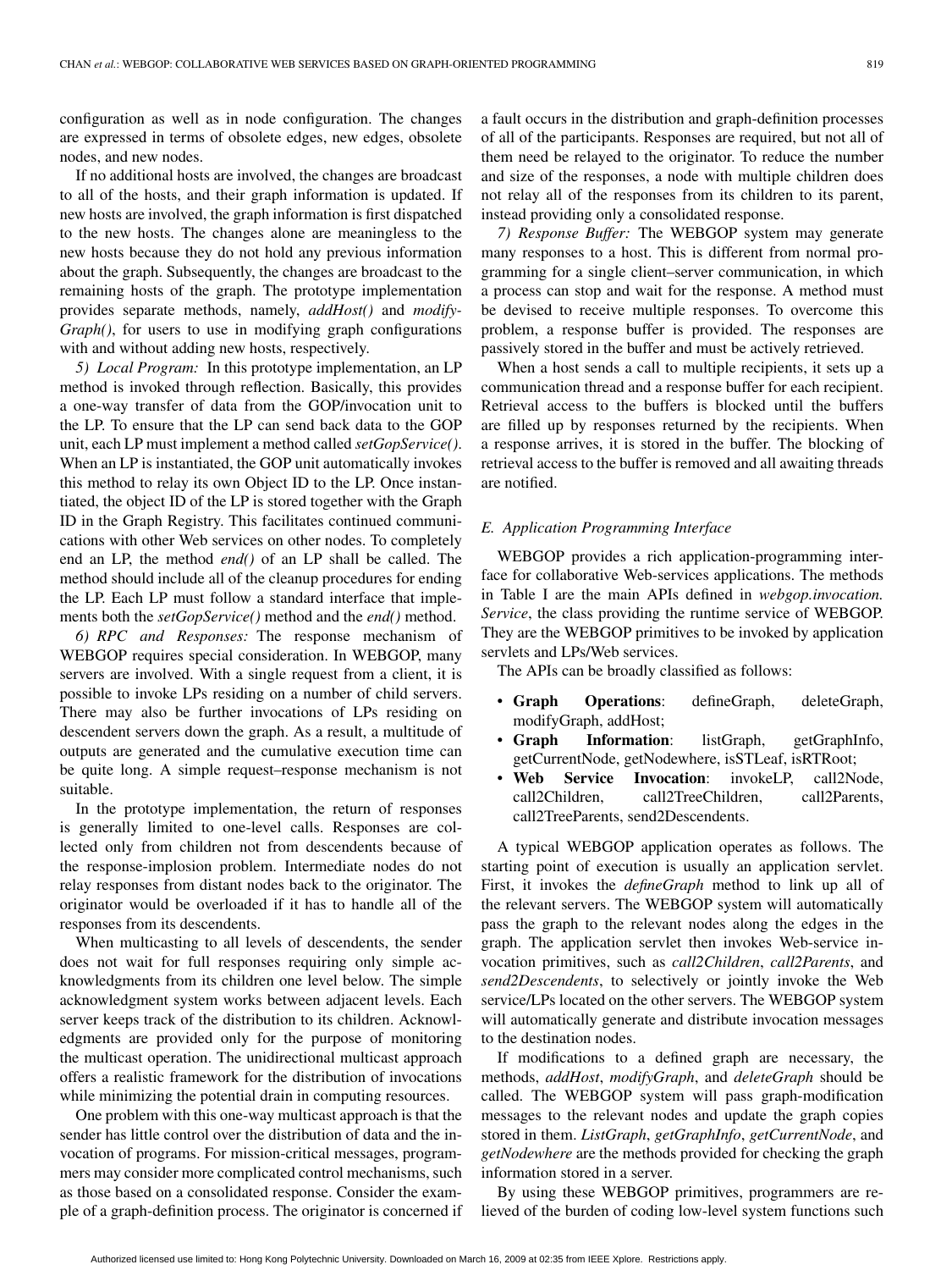| TABLE I                                        |  |
|------------------------------------------------|--|
| MAIN APIS DEFINED IN webgop.invocation.Service |  |

RPCResponse addHost(java.lang.String gid, Edge[] obEdge, Edge[] nwEdge, Map[] obMap, Map[] nwMap)  $\mathbf{r}$  and  $\mathbf{r}$  $h$ oete o nd n  $42\,c$  $\mathbf{r}$ **Service** 

| The addriver method distributes a graph to all new hosts and modifies graph copies in other<br>hosts. Valid only at the root of an old spanning tree. |
|-------------------------------------------------------------------------------------------------------------------------------------------------------|
|                                                                                                                                                       |
| ResponseBuffer call2Children(java.lang.String gid, LPCall lpCall)                                                                                     |
| The call2Children method makes a remote-procedure call to the local programs residing on the<br>children of a graph.                                  |
| ResponseBuffer call2Node(java.lang.String gid, int destination, LPCall lpCall)                                                                        |
| The call2Node method makes a remote-procedure call to the local program residing on a node of                                                         |
| a graph.                                                                                                                                              |
| ResponseBuffer call2Parents(java.lang.String gid, LPCall lpCall)                                                                                      |
| The call2Parents method makes a remote-procedure call to the local programs residing on the                                                           |
| parents of a graph.                                                                                                                                   |
| ResponseBuffer call2TreeChildren(java.lang.String gid, int source, LPCall lpCall)                                                                     |
| The call2TreeChildren method makes a remote-procedure call to the local programs residing on                                                          |
| the children of a spanning tree derived from the graph.                                                                                               |
| ResponseBuffer call2TreeParents(java.lang.String gid, int source, LPCall lpCall)                                                                      |
| The call2TreeParents method makes a remote-procedure call to the local programs residing on                                                           |
| the parents of a reverse spanning tree derived from the graph.                                                                                        |
| RPCResponse defineGraph(Graph graph, int source, int currentNode)                                                                                     |
| The defineGraph method distributes a graph to all of its nodes according to the spanning tree,                                                        |
| starting at the source.                                                                                                                               |
| RPCResponse deleteGraph(java.lang.String gid, int source)                                                                                             |
| The deleteGraph method distributes a graph-deletion message to all nodes according to the                                                             |
| spanning tree, starting at the source and deleting all graph copies.                                                                                  |
| int getCurrentNode(java.lang.String gid)                                                                                                              |
| getCurrentNode gets the current node ID for a given graph.                                                                                            |
| GraphInfo getGraphInfo(java.lang.String gid)                                                                                                          |
| getGraphInfo gets the current node ID for a given graph.                                                                                              |
| gid getNodewhere(java.lang.String gid)                                                                                                                |
| getNodewhere gets the location of the current node for a given graph.                                                                                 |
| RPCResponse invokeLP(GraphInfo graphInfo, LPCall lpCall)                                                                                              |
| The invokeLP method invokes the local program residing on the current server.                                                                         |
| boolean isRTRoot(java.lang.String gid, int source)                                                                                                    |
| is RTR oot checks whether the current server is a root on a reverse spanning tree, starting from a                                                    |
| given source node.                                                                                                                                    |
| boolean isSTLeaf(java.lang.String gid, int source)                                                                                                    |
| is STLeaf checks whether the current server is a leaf on a spanning tree, starting from a given                                                       |
| source node.                                                                                                                                          |
| Graphlist listGraph()                                                                                                                                 |
| listGraph gets all of the entries in the Graphinfo registry.                                                                                          |
| RPCResponse modifyGraph(java.lang.String gid, int source, Edge[] obEdge,                                                                              |
| Edge[] nwEdge, Map[] obMap, Map[] nwMap)                                                                                                              |
| The modifyGraph method distributes a graph-modification message to all nodes according to the                                                         |
| old spanning tree, starting at the source.                                                                                                            |
| ResponseBuffer send2Descendents(java.lang.String gid, LPCall lpCall)                                                                                  |
| The send2Descendents method casts a remote-procedure call to the local programs residing on                                                           |
| the descendents of a graph.                                                                                                                           |

as the passing of messages and can concentrate on the logic of their programs.

# V. EXPERIMENTS AND EVALUATION

This section presents the experiments performed on the prototype implementation of the WEBGOP system. The purpose is to characterize and evaluate the performance of the proposed system.

# *A. Test Setup*

Tests were conducted on a network of UNIX machines connected via a local area network. All of the machines were installed with the prototype implementation of WEBGOP running on top of TOMCAT Web servers. Tests were conducted on a number of logical-graph configurations. The detailed setup configurations of the experiments are shown in Table II.

A series of parallel- and serial-graph configurations was tested. Fig. 7 shows the serial-graph configurations and Fig. 8 shows the parallel-graph configurations. Each circle in the figures represents a UNIX machine. Each one has a unique IP address. The graphs represent the virtual networks in which the machines interact under WEBGOP.

The outgoing message is timestamped by the originator. On receiving the message, the LP, *CheckTime*, compares its own local time and the timestamp to compute the unadjusted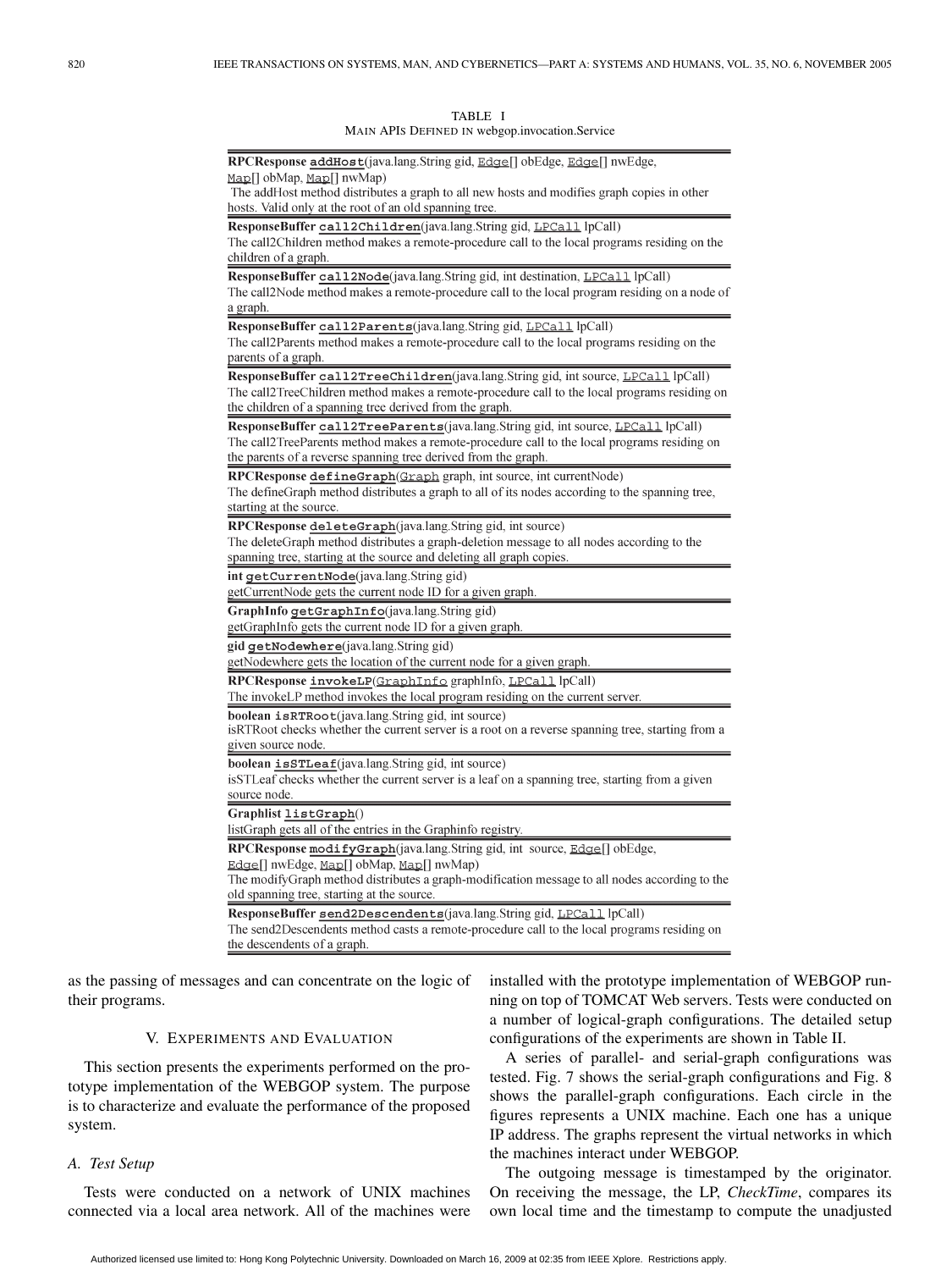|        | I |  |
|--------|---|--|
| I<br>٠ |   |  |

| Graph ID       | No. of UNIX       | No. of Children | No. of Levels of | Graph Configuration |
|----------------|-------------------|-----------------|------------------|---------------------|
|                | Machines Involved | Connected to    | Descendents      |                     |
|                |                   | Originator      |                  |                     |
| polyu.time.1   | 2                 |                 |                  | parallel/serial     |
| polyu.time.s2  | 3                 |                 | $\overline{2}$   | serial              |
| polyu.time.s4  | 5                 |                 | $\overline{4}$   | serial              |
| polyu.time.s6  | 7                 |                 | 6                | serial              |
| polyu.time.s8  | $\mathbf Q$       | 1               | 8                | serial              |
| polyu.time.s10 | 11                | 1               | 10               | serial              |
| polyu.time.p2  | 3                 | $\overline{2}$  |                  | parallel            |
| polyu.time.p4  | 5                 | $\overline{4}$  |                  | parallel            |
| polyu.time.p6  | 7                 | 6               |                  | parallel            |
| polyu.time.p8  | 9                 | 8               |                  | parallel            |
| polyu.time.p10 |                   | 10              |                  | parallel            |

TABLE II SETUP OF EXPERIMENTS



Fig. 7. Tested serial-graph configurations.

invocation latency. The following is the listing of the method *invokeTime*.

- 1 public long invokeTime(long clientTime, String data){
- 2 long serverTime  $=$  System.currentTimeMillis();
- 3 long invokeTime = serverTime-clientTime;
- 4 System.out.println(serverTime +
- 5 ">>LP:CheckTime>>Unadjusted
- invocation time(ms): "
- $6 +$  invokeTime);
- 7 System.out.println("Data: " + data);
- 8 return invokeTime;
- 9 }

Therefore, the invocation time that is computed must be adjusted for the discrepancies between the clock of the originator and that of the recipient. To do so, the originator sends a separate message using a WEBGOP primitive, *call2Node,* directly to each descendent to check the required clock adjustment. The adjustment is taken to be the difference between the mean time of the dispatching of the message as recorded by the originator and the mean time of the receipt of the message as recorded by the descendent. Fig. 9 diagrammatically shows the proposed clock adjustment.

# *B. Setting Up Graphs Amongst Servers*

Before any application can run normally, a graph has to be set up among the relevant servers to initialize the system. Experiments were conducted using the WEBGOP primitive, *defineGraph*. In setting up a graph among servers, the originator distributes the graph to all other servers. In return, they acknowledge the receipt of the graph. Fig. 10 summarizes the graph setup times for serial graph configurations and Fig. 11 summarizes the graph setup times for parallel-graph configurations. The processes were repeated ten times for each graph. The first cycle of graph definition generally took a longer time due to the initialization of the servlets on each of the servers. Subsequent cycles generally remained steady, but there were fluctuations because of the other workloads of the servers. In a serial configuration, the processes happened sequentially and therefore more time was required to define a graph with more levels of descendents. The setup times for parallel configurations were generally shorter than those for serial configurations. This was because the graphs in the descendents were set up in parallel rather than in sequence.

# *C. RPCs by call2Children*

In the second stage of the experiments, tests were made on the WEBGOP primitive, *call2Children*. The objective of this set of tests was to check the time required to get returns from LPs installed on the children nodes. Upon receipt of a request for call to the children, the originator server looks up the specified graph in its graph registry, sends *call2Children* messages to the children of the graph, and waits for returns. On receiving the RPC, the children look up their own graph registries and invoke the LP specified in the graph. Returns are then provided for the originator to pick up.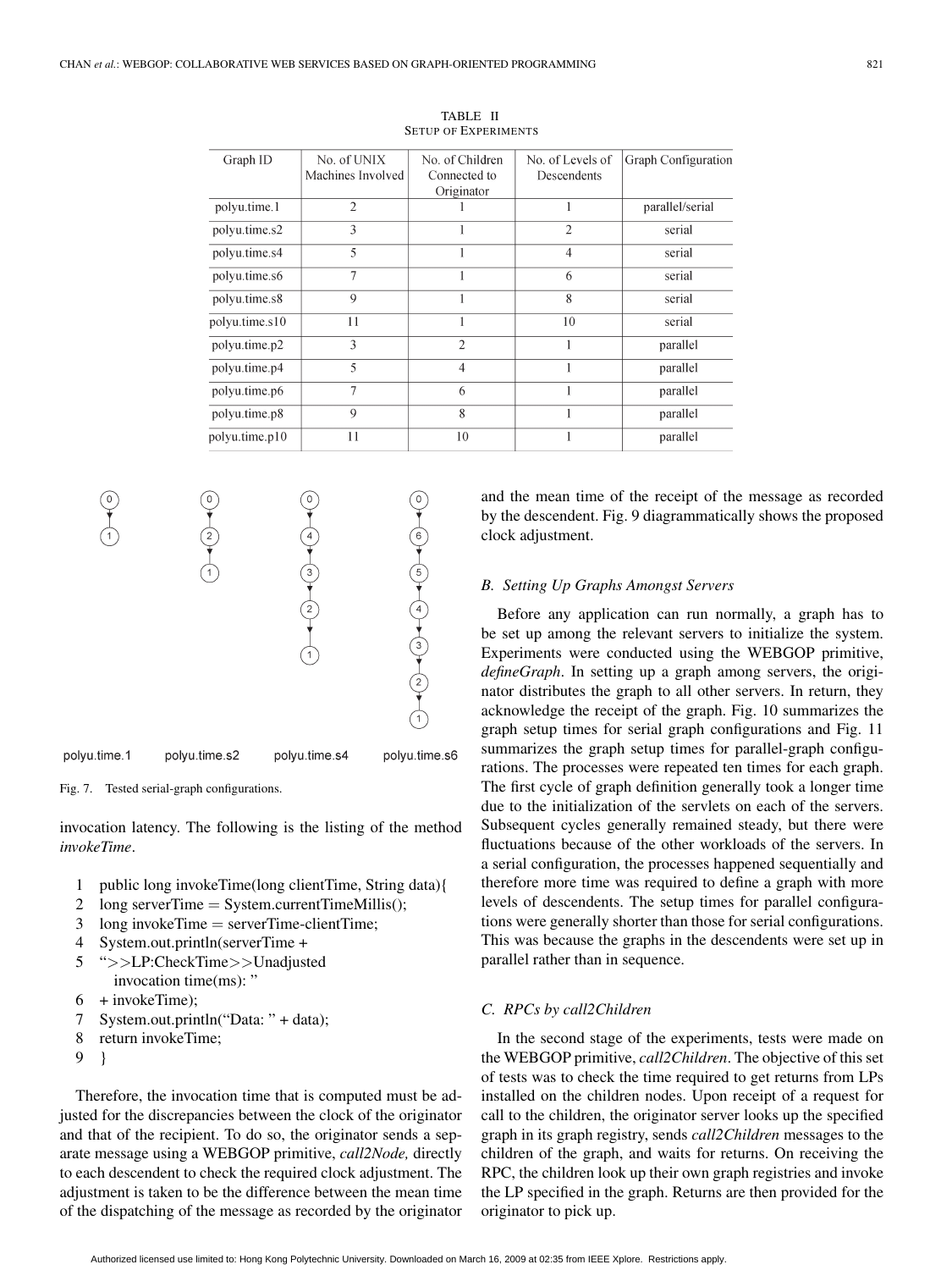

polyu.time.p2

polyu.time.p4

polyu.time.p6





Fig. 9. Clock adjustment between the originator and a descendent.



Fig. 10. Tests on setting up serial graphs among servers.



Fig. 11. Tests on setting up parallel graphs among servers.

Fig. 12 summarizes the time required to make calls to children and to get responses. Each call was repeated ten times. As the LP was small and did not require much initialization, the response time of the first cycle was not much longer. It was observed that more time was required to complete the RPCs for more children. The delay was mainly due to the handling of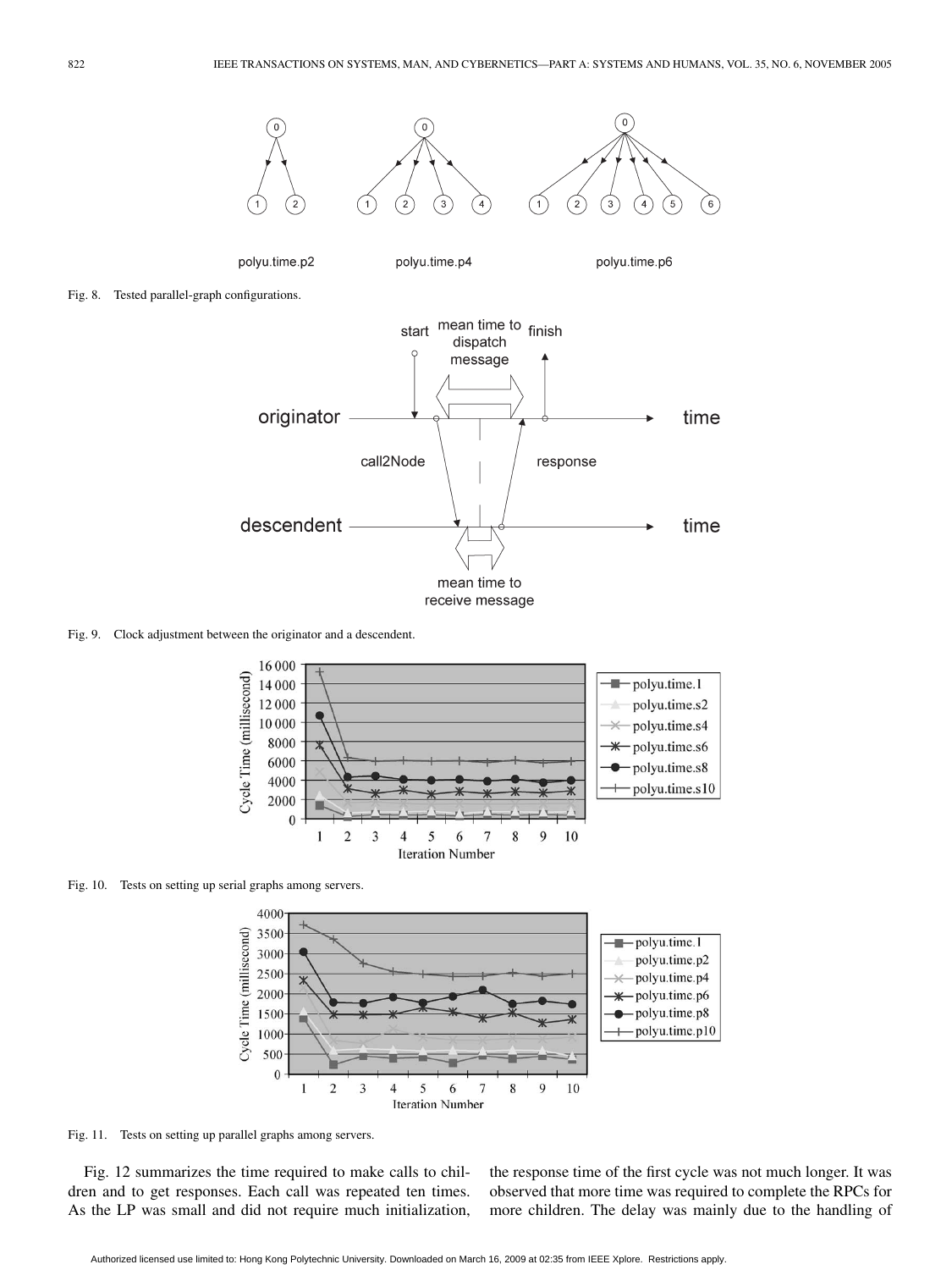

Fig. 12. Tests on remote-procedure calls to children.



Fig. 13. Tests on *send2Descendents* for serial-graph configurations.

responses. Although a multithreaded implementation was used, the responses all returned to the same node, requiring sequential decoding of the responses.

#### *D. Web Service Invocations by send2Descendents*

In the third stage of the experiments, tests were conducted on the WEBGOP primitive, *send2Descendents*. The objective of this set of tests was to check the time required to invoke LPs installed on the descendents. Contrary to *call2Children*, responses were not awaited for messages sent by the *send2Descendents* command.

When the server originator receives an instruction of *send2Descendents*, it looks up its graph registry for the specified graph, and sends the message to the intermediate server. The intermediate server then looks up its own graph registry, invokes the LP specified in the graph, and relays the message to its child. Without waiting for further responses from its own child, the intermediate server immediately returns a response to its parent. This process is repeated for each descendent in the graph. In so doing, the message is sent sequentially from one level of descendent to the next.

Fig. 13 summarizes the invocation times and response return times for serial-graph configurations, and Fig. 14 summarizes the invocation times and response return times for parallelgraph configurations. The delay to the Web service invocation increased almost linearly with the number of levels of descendents. The invocation latencies of the Web service on the descendents were about 100 to 200 ms per level of descendent. By having multiple children on one node, the amount of delay experienced in the invocation of Web services on the children was reduced to insignificance. The dispatches were made almost spontaneously because of the multithreaded implementation. However, the response return times tended to be longer because of the implosion of the responses from the children nodes. There is also a limit on the number of connections a node can handle. For a parallel-graph configuration, the messages are sent to the other nodes in parallel rather than in sequence. The operation is similar to that for *call2Children* in Fig. 14, except that the children will check whether they have any descendents of their own and act accordingly.

# *E. Observations*

Based on the tests, the following observations were made.

The time required to establish graphs is much longer than that required to make calls to children or to send messages to descendents. After a graph is defined, the efforts required to invoke collaborative Web services are significantly smaller than those for reestablishing the graph. This shows that although there may be overheads in establishing collaborative links amongst Web services, if repeated use of the linkages is envisaged, the efforts are well justified.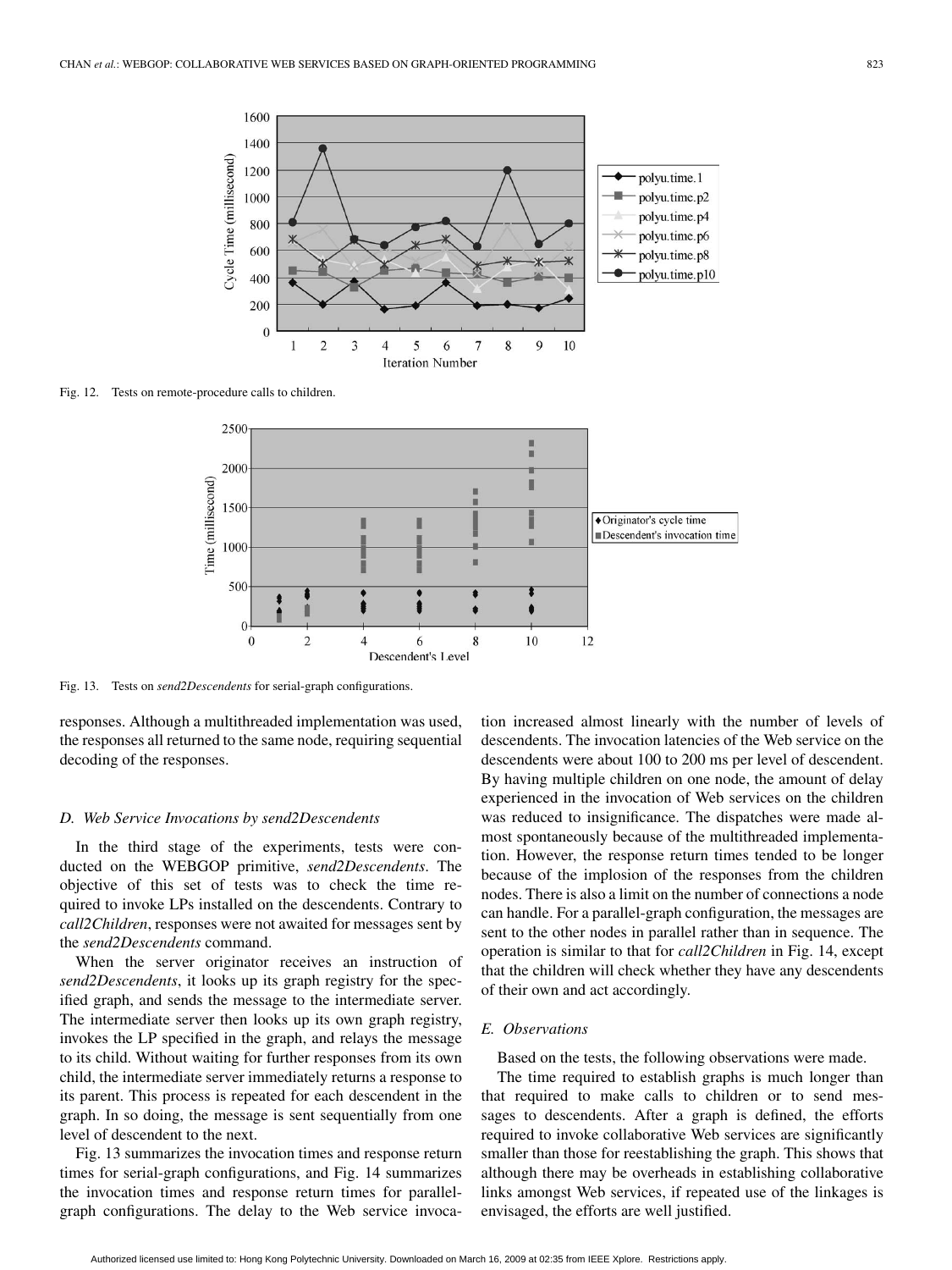

Fig. 14. Tests on *send2Descendents* for parallel-graph configurations.

The parallel-graph configuration generally provides for faster invocation and responses than the serial-graph configuration. However, significant computing resources are required to handle multiple messages and responses. There may also be a response-implosion problem if too many children are attached to a node. The serial configuration eases the workloads to other servers. For each application and hardware configuration, an optimum combination of a parallel and serial arrangement of the graph structure should be carefully considered and deployed. WEBGOP allows the programmer to choose the best collaboration structure for his/her application.

WEBGOP enables the processing workload to be spread from a single server to multiple servers. As each participating server can actively process data, the amount of data transfers can also be reduced and significant network bandwidth can be saved. The invocation latencies are of the same order of magnitude as the general network latencies experienced by Web users.

Web-services architecture works on an emerging technological paradigm: interoperability. In this project, we take the same approach and use the XML-based SOAP for communication. The main difference between the Web-services architecture in universal description, discovery, and integration of business for the Web [15] (UDDI) and the approach adopted in this project is in the way components are integrated. The UDDI's Web-service architecture promotes significant decoupling and runtime integration of components. This has the disadvantage of incurring large overheads in locating and binding components with each runtime instance. For an application that repeatedly uses the same set of components, the overheads of finding and binding components should be done once. By adopting GOP, the structure and dependence of components can be established and described in a simple graph formation. To reconnect and redeploy the same components, we need only make reference to a single-graph instance, which significantly simplifies the programming effort and speeds up the process. While reconfiguration may incur additional resources, it is not expected that reconfigurations would be frequent.

# VI. DEPLOYING WEBGOP APPLICATIONS

This section presents the development of Web-based applications that are based on the WEBGOP programming architecture. The purpose of the experiments is to provide us with an ideal opportunity to study the complex interactions among the end-to-end services as well as the data flow among the entities. The examples demonstrate the benefits of WEBGOP in providing graphical constructs that allow an intermediary node program to directly describe its relationship among its neighbors in the form of various relational axes. In particular, WEBGOP focuses on the tree relational structure to provide a way of representing the hierarchical nature of an application structure in a graphical form. Importantly, developers of WEBGOP can easily model the relationships between distributed nodes as family relations. A typical WEBGOP application is comprised of three parts.

- A graph specification that describes the graph structure of the nodes according to the spanning tree starting at the source.
- Direct annotations of graph primitives within each node that defines the executable graph statements.
- A runtime WEBGOP execution environment that maintains and manages the graph operations. The mapping and routing of messages are carried out automatically by the runtime based on the graph definition.

#### *A. Global Sum on a Three-Dimensional (3-D) Hyperpyramid*

This application computes the global sum on a 3-D hyperpyramid as illustrated in Fig. 15. Each node is a server and bears a value. The purpose of the application is to produce the sum of all values on the nodes. It provides a simple application example of distributed computing and, more importantly, it demonstrates the ease with which such an application can be constructed using the WEBGOP approach.

Before the main program is run, a graph named *local.sum* is defined and distributed among the servers.

The four nodes are defined as follows.

|                | Node ID Host name Location | Local Program                          |
|----------------|----------------------------|----------------------------------------|
| $\Omega$       | host0                      | localhost: 8080 localprog.Subtotal     |
|                | host1                      | $localhost: 8001$ $localprog.Subtotal$ |
| $\overline{2}$ | host2                      | $localhost: 8002$ $localprog.Subtotal$ |
| 3              | host3                      | $localhost: 8003$ $localprog.Subtotal$ |
|                |                            |                                        |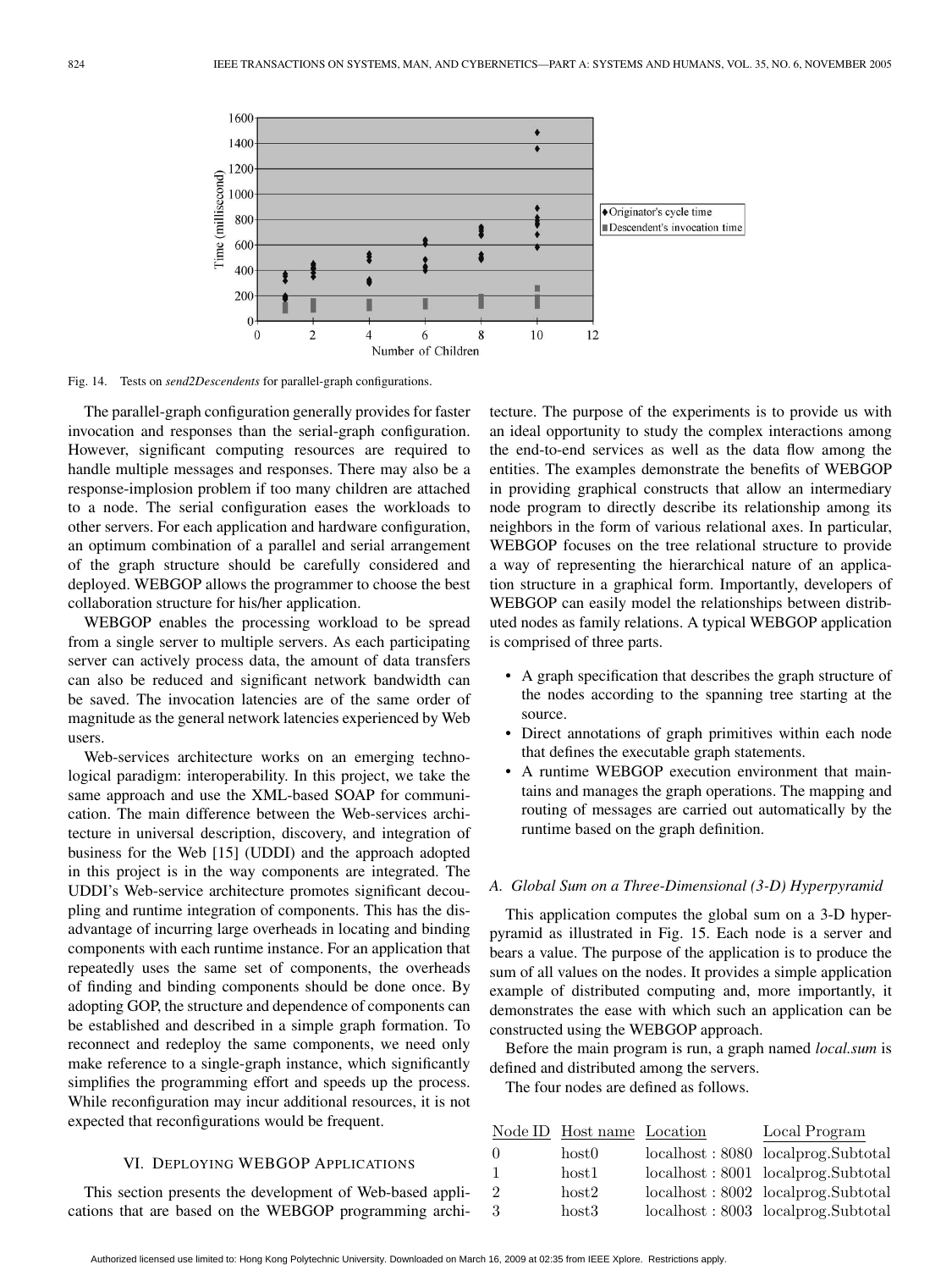

Fig. 15. 3-D hyperpyramid.

The six edges are defined as follows.

|                | EdgeID Start Node End Node |    |
|----------------|----------------------------|----|
|                |                            |    |
|                |                            | '2 |
| $\mathfrak{D}$ |                            | 3  |
| 3              | 2                          | 3  |
|                |                            |    |
| 片              |                            |    |

The graph is established amongst the servers by calling a graph-related operation servlet, *GraphOperation*. The servlet uses the WEBGOP primitives, *defineGraph*, *modifyGraph*, *addHost*, and *deleteGraph* to perform graph-related functions. The graph information stored in a server is recalled by the WEBGOP primitive servlet, *webgop.server.MonitorServlet*.

The principal application program is *GlobalSum*, which is a servlet operating on Node 0. On every other node, an LP, *localprog.Subtotal*, is installed. The principal application program collects all of the subtotal sums of its children by calling the LP installed on them. It makes use of the spanning tree in WEBGOP to avoid duplication in the summing nodes. The WEBGOP primitive, *isSTLeaf()*, is called to check whether the node concerned is a leaf node on the spanning tree starting from Node 0; and the WEBGOP primitive, *call2TreeChildren()*, is used to get subtotals from the children of the spanning tree. The application is run by invoking the servlet, *GlobalSum*, as follows:

# http://localhost:8080/[installedpath]/servlet/GlobalSum

With WEBGOP, the programmer is concerned with only the program logic while the system handles the low-level burdens of passing messages and forming the spanning tree. WEBGOP enables ease of programming to overcome this problem over the Web. Without GOP, it would be very difficult for nodes to know how to sum node values without engaging in double counting.

### *B. Stock-News Active Multicast*

In this test application, a single piece of stock-news information is multicast to the following six servers, which provide different Web services. The first server is an HTML page server of Company A. It transforms the stock information into an HTML page bearing the company's title and stores it for distribution to desktop-based client browsers. The second server is a wireless markup language (WML) page server residing in the same company, which transforms the stock information into the company's customized WML page for distribution to wireless application protocol (WAP)-based users. The third server is an e-mail server, which generates e-mails from the stock information and sends them to users via SMTP. The services are repeated for Company B. The situation is depicted in Fig. 16.

The nine nodes are defined as that shown in the table at the bottom of the next page.

The eight edges are defined as follows.

|                | Edge Start Node End Node |   |
|----------------|--------------------------|---|
| 0              | 0                        | 1 |
| 1              | 0                        | 2 |
| $\overline{2}$ |                          | 3 |
| 3              |                          |   |
|                |                          | 5 |
| 5              | 2                        | 6 |
| 6              | 2                        |   |
|                |                          |   |

The application can be executed by calling the principal servlet, *Multicast*, on Node 0 as follows:

# http://158.132.8.171:8080/[*installedpath*]/servlet/Multicast

The principal application servlet, *Multicast*, includes a graph-definition module and a stock-news message-sending module. It operates on Node 0. On other nodes, a different LP is installed based on individual requirements. The *localprog.HtmlFileA* transforms a message into an HTML page customized for Company A, while the *localprog.WmlFileA* transforms the message into a WML page customized for the company. The *local.EmailA* is responsible for sending e-mails to e-mail users of the company. The *localprog.HtmlFileB* transforms a message into an HTML page customized for Company B. Similarly, the *local.WmlFileB* transforms the message into a WML page customized for company B. All of these LPs have one thing in common. Their principal methods are all named *setData*, which will be remotely invoked.

The graph-definition module makes use of the WEBGOP primitive, *defineGraph*, to set up a virtual network amongst servers. After the graph is defined and set up, a stock message can be multicast to the servers using the WEBGOP primitive, *send2Descendents*. The methods with a common name, *set-Data*, are invoked on all the LPs as each distributed program processes autonomously. Each server will perform different functions according to different LPs. The *localprog.HtmlFileA* is responsible for generating an HTML page customized for Company A, the *localprog.WmlFileA* for generating a WML file for mobile users. The *localprog.EmailA* serves to send e-mails to the end users. Similarly, over at Company B, the corresponding LPs perform the same functions (as Company A) to serve different outputs. The messages are actively multicast across the WEBGOP-enabled servers residing in both companies, with the adaptation of contents carried out by the respective LPs serving different formats of the web contents.

This example demonstrates WEBGOP in enabling userdefined computations to be placed within the Web as with active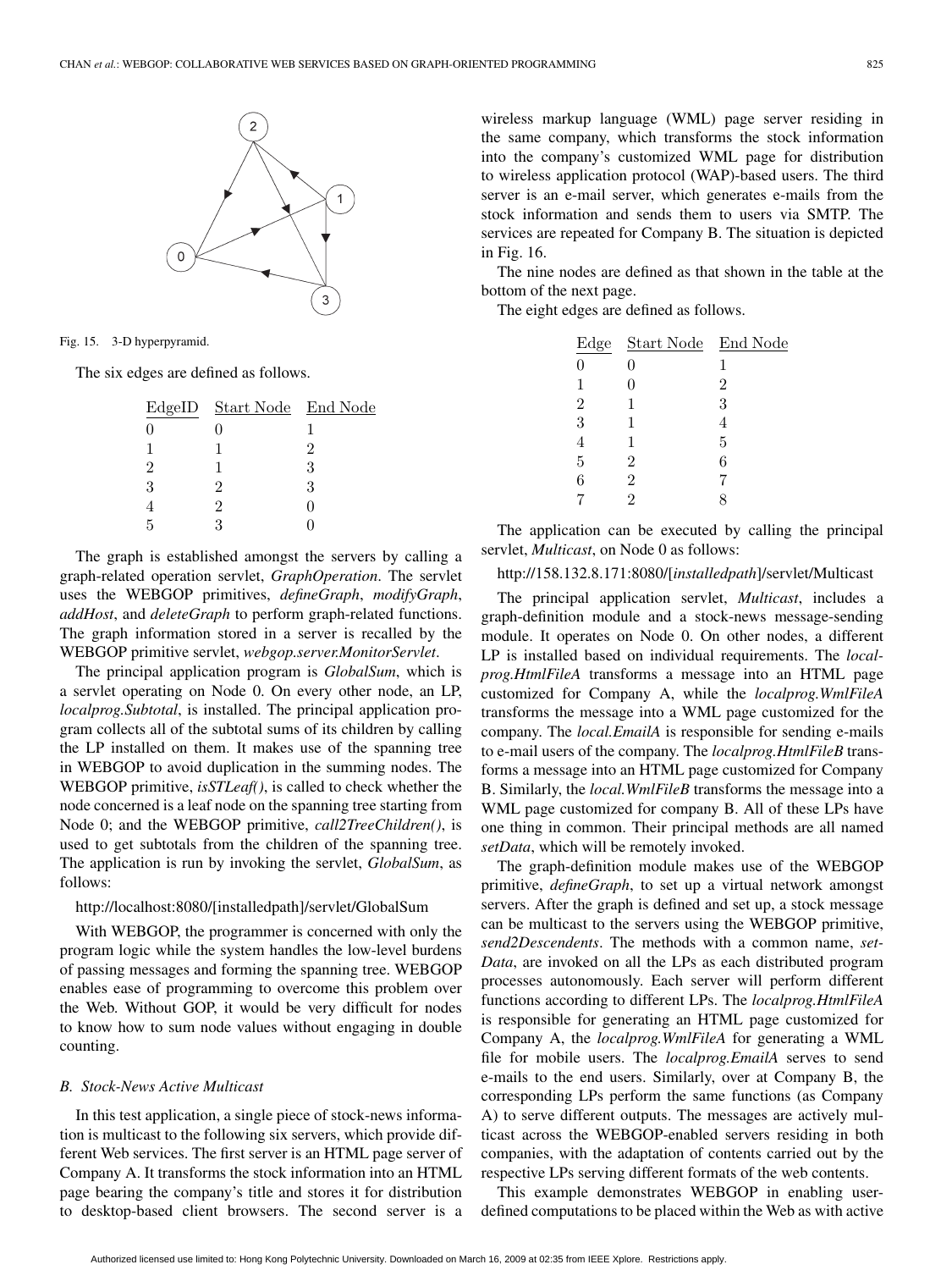

Fig. 16. Active multicast configuration.

networks, while retaining all of the routing and forwarding semantics of the current Internet architecture. Because the service does not require any change to the Internet architecture, it can be deployed incrementally on today's Internet. This provides an incremental approach to developing active networks using today's technology in the Web environment. In short, WEBGOP presents a novel computing model with the support of graph-oriented semantics in programming distributed web services.

# *C. Hierarchical Caching*

In this test application, three servers form a hierarchical tree to provide a Web-caching service. An abstracted fragment of code is listed in the Appendix. When a server receives a request for a Web page, it searches its cache. If the search fails, it sends a message to its parents using the WEBGOP primitive, *call2TreeParents*. The parents repeat the same process with the grandparents and so on within the hierarchical tree. If the page is found, its location is returned to the requester and the servlet is redirected to the page. This program works even for interconnected servers forming closed rings. WEBGOP automatically generates a reverse spanning tree for searching and the programmer does not need to worry about the duplication or endless looping of searches.

In the test application, we make use of a single machine with different ports to simulate different servers. Therefore different LPs with different search paths have to be employed.

| Node ID  | Host Name   | Location             | Local Program       |
|----------|-------------|----------------------|---------------------|
| $\theta$ | $u5x - 171$ | 158.132.8.171:8080   | localprog.HtmlFile  |
| 1        | $u5x - 172$ | 158.132.8.172:8080   | localprog.HtmlFileA |
| 2        | $u5x - 173$ | 158.132.8.173:8080   | localprog.HtmlFileB |
| 3        | $u5x - 174$ | 158.132.8.174:8080   | localprog.HtmlFileA |
| 4        | $u5x - 175$ | 158.132.8.175:8080   | localprog. WmlFileA |
| 5        | $u5x - 176$ | 158.132.8.176 : 8080 | localprog.EmailA    |
| 6        | $u5x - 177$ | 158.132.8.177:8080   | localprog.HtmlFileB |
| 7        | $u5x - 130$ | 158.132.8.130:8080   | localprog.WmlFileB  |
| 8        | $u5x - 131$ | 158.132.8.131 : 8080 | localprog.EmailB    |
|          |             |                      |                     |

Authorized licensed use limited to: Hong Kong Polytechnic University. Downloaded on March 16, 2009 at 02:35 from IEEE Xplore. Restrictions apply.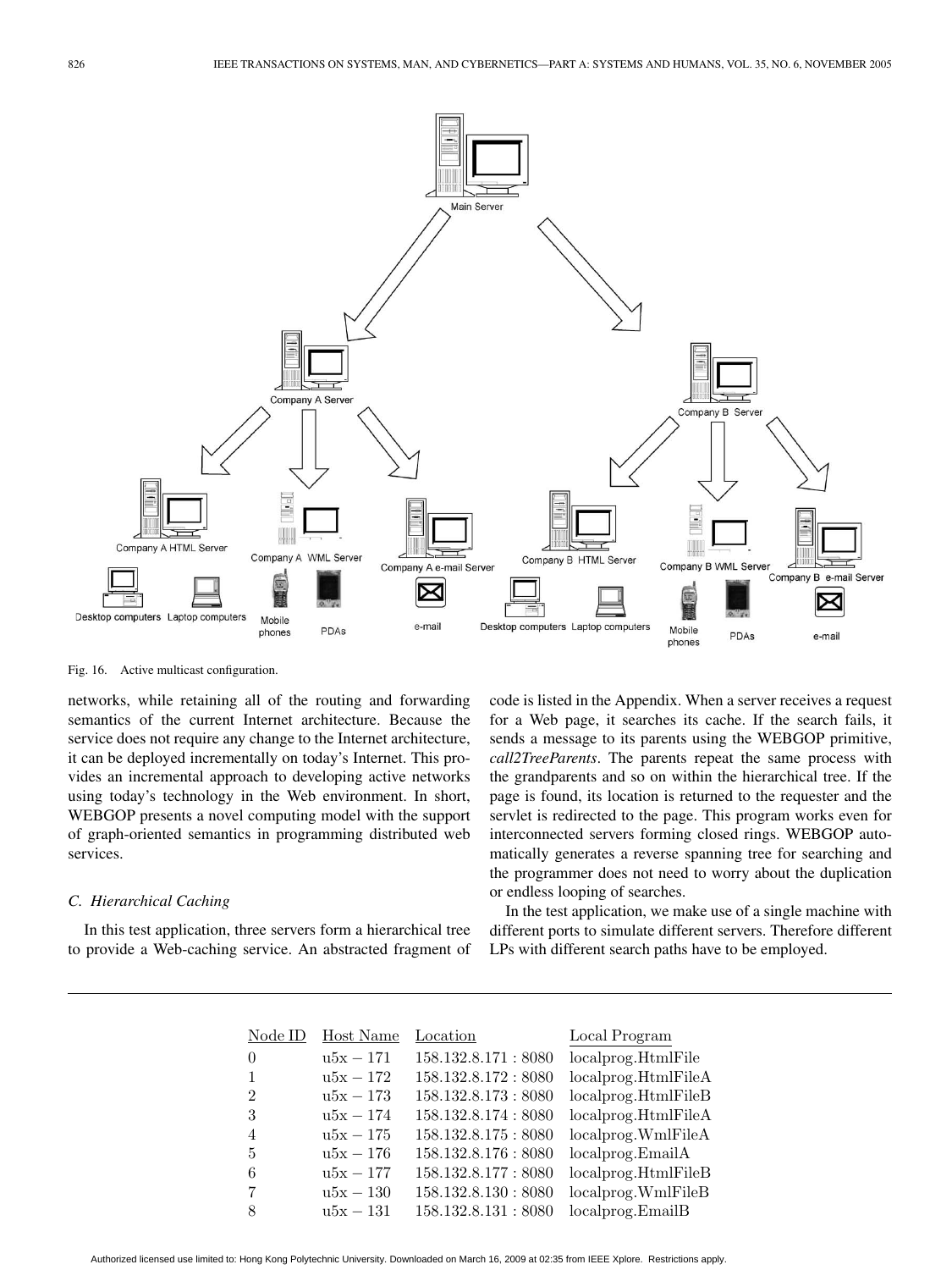The three nodes are defined as that shown in the table at the bottom of the page.

The two edges are defined as follows.

|        | Edge Start Node End Node |  |
|--------|--------------------------|--|
| $\cup$ |                          |  |
|        |                          |  |

The graph can be defined by calling the graph-definition servlet, *GraphOperation*, as follows:

http://localhost:8080/[*installedpath*]/servlet/GraphOperation

After a graph is defined, the application can be run by calling the principal servlet, *HierarchicalCache*, on Node 2, as follows:

http://localhost:8002/[*installedpath*]/servlet/ HierarchicalCache

The concept of hierarchical caching has been around for some time but its implementation is complicated. A hierarchical-caching scheme reduces the latencies experienced by individual users and the aggregate bandwidth that is consumed. WEBGOP provides an easy means of programming for this type of application.

# VII. FUTURE WORK

This project has demonstrated the benefits of employing a graph-oriented approach to the development of distributed Web services. Importantly, the strong semantics of graph grammar in modeling inherently graph-oriented services have proven to be very useful in developing distributed Web services. Despite the successful implementation of the prototype design, there are challenges and issues that remain to be addressed. It is the intention of this section to highlight these issues and to make recommendations for future work.

- Integration with WSDL—The current system allows one Web service for each graph on a server. WSDL is emerging as a potential new standard that provides universal naming. Future work may investigate the standardized naming of Web services using WSDL to differentiate between Web services/LPs for each graph.
- Incorporation of more types of data in the messaging— Today, our implementation supports the transfer of strings, integers, long, Booleans, and arrays. The transfer of more types of data such as graphic data should be investigated.
- Experimenting with other transport protocols—Currently, HTTP is used. Future work may explore the possibility of extending WEBGOP to support SMTP and FTP.
- Attachment—Under WEBGOP, every bit of information in a message has to be encoded and decoded. The use of

attachments may reduce the workload involved in encoding and decoding the bulk of the information in a message.

- Standardization of graph identity—The graph identity must be unique in differentiating between different collaboration networks. A standard naming convention for graph identity would be useful.
- Automatic reconfiguration of the collaboration structure—The prototype implementation allows for programmer-defined insertions and deletions of nodes. In future work, the automatic reconfiguration of the collaboration structure may be investigated, taking into account network-traffic conditions, characteristics, and so forth.
- Although HTTPs may provide a certain level of security, security issues should be further investigated because the consequences of the improper activation of procedures on servers could be catastrophic.

# VIII. CONCLUSION

In this paper, we have presented the design and implementation of WEBGOP, which represents a programming architecture for collaborative Web services using GOP. In this architecture, a logical graph representing a virtual-overlay network over the Internet is created to link up strategic hosts, which are preloaded with LPs providing collaborative Web services. Procedures in the LPs are invoked either through unicast or multicast messages within the overlay network. All messages are in the firewall-friendly SOAP format.

The complete WEBGOP framework has been implemented, tested, and evaluated on a Java execution platform. We conducted several experiments over a cluster of distributed workstations to validate the functionality of WEBGOP in providing collaborative graph-based coordination among participating web services. Overall, the time required to set up the initial graph session among web services incurred higher overheads than the graph operations. This is not surprising, since state initializations and host discovery and integration are required to configure the graph session. To demonstrate the versatility of WEBGOP in modeling collaborative Web services, this paper presented implementations of three trial applications using the prototype system: one for computing the global sum of the distributed nodes, one for providing active multicast services, and one for hierarchical caching. The ease with which these services are described using graph semantics within the application facilitates rapid development because the structural relationships among the services are directly embedded in the programs.

The architecture can be applied to distributed computing on the Web as well as to the coordination of Web services. The project provides a structured integration of Web services in

| Node ID       | Host Name Location | Local Program                             |
|---------------|--------------------|-------------------------------------------|
| $\cup$        | host0              | $localhost: 8080$ $localprog.SearchPage0$ |
| $\mathbf{1}$  | host1              | $localhost: 8001$ $localhost: 8001$       |
| $\mathcal{D}$ | host2              | $localhost: 8002$ $localprog.SearchPage2$ |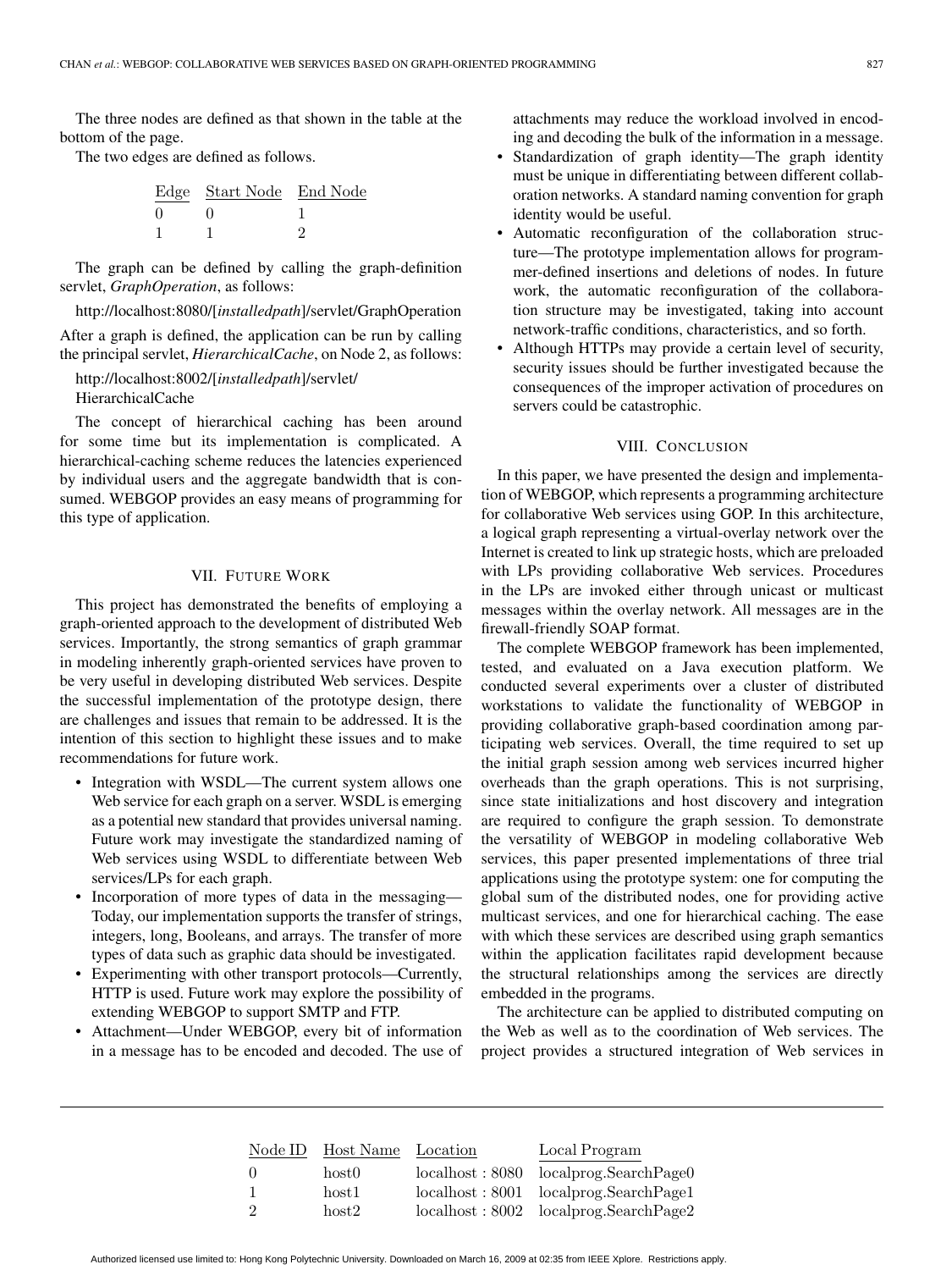different servers that work collaboratively for a multipoint network application. It also provides a rich network-programming interface for a new class of integrated Web applications while retaining the simple IP and HTTP.

### APPENDIX

/∗ ∗ ∗ File: HierarchicalCache.java Creation date: December 2001 ∗ ∗/ import javax.servlet.∗; import javax.servlet.http.∗; import java.io.∗; import webgop.invocation.Service; import webgop.invocation.LPCall; import webgop.gop.Graph; import org.apache.soap.rpc.Parameter; import webgop.invocation.RPCResponse; import webgop.messaging.ResponseBuffer; import java.util.StringTokenizer; import java.util.Vector;

```
/∗∗
```
∗ HierarchicalCache is the servlet for getting cached pages ∗ from a graph-linked hierarchy of servers. ∗ ∗ ∗/ public class HierarchicalCache extends HttpServlet { static Service service; /∗∗ ∗ init method is called when servlet is first loaded. ∗/ public void init() throws ServletException { if (service  $==$  null) {  $s$ ervice  $=$  new Service $($ ); } } /∗∗ ∗ doGet method is called in response to any GET request. ∗ Returns an HTML form that allows the user to choose to define or modify a graph. ∗ ∗/ public void doGet(HttpServletRequest request, HttpServletResponse response) throws IOException {

```
//MIME type to return is HTML
response.setContentType("text/html");
```
//get a handle to the output stream PrintWriter out  $=$  response.getWriter();

```
//create HTML form to allow user to select an operation
out.println("<HTML>");
out.println("<HEAD>");
out.println("<TITLE>Hierarchical
   Caching</TITLE>");
out.println("</HEAD>");
out.println("<BODY>");
out.println("<H2>Hierarchical Caching</H2>");
out.println("<BR>
  \langleFORM METHOD=\langle"POST\langle">");
out.println("<P>GraphID: <INPUT TYPE =
   \Upsilon"TEXT\"NAME = \"GRAPHID\""
   + "size = \langle"25\rangle"></P>");
out.println("<P>Request Page: <INPUT TYPE =
   \Upsilon "TEXT\"NAME = \"PAGE\""
   + "size = \"40\"></P>");
out.println("<P><INPUT TYPE =
   \text{V'SUBMIT}\" NAME = \text{V'Submit}\""
   + "VALUE=\"Submit\">");
out.println("<INPUT TYPE = \"RESET\"
   NAME = \text{``Reset}\text{''}"
   + "VALUE = \text{``Reset'}>><\text{/P}>\text{''};out.println("</FORM>");
out.println("<P>Note: search method of the local
   programs on parents will be invoked</P>");
out.println("</BODY></HTML>");
//close output stream
```
out.close();

```
}
/∗∗
```

```
∗ doPost method is called in response to any POST
∗ request. This method determines if it was called in
∗ response to the user selecting to define the distribution
∗ graph, collect a message or send the message.
∗/
public void doPost(HttpServletRequest request,
  HttpServletResponse response) throws IOException
{
  String gid, page, location;
  //get info from HTML form submitted by user
  gid = request.getParameter("GRAPHID");
  page = request.getParameter("PAGE");
  try
  {
    location = getPage(gid, page);if (location!=null){
       response.sendRedirect(location);
     }
    else
     {
       //page not found
       PrintWriter out = response.getWriter();
```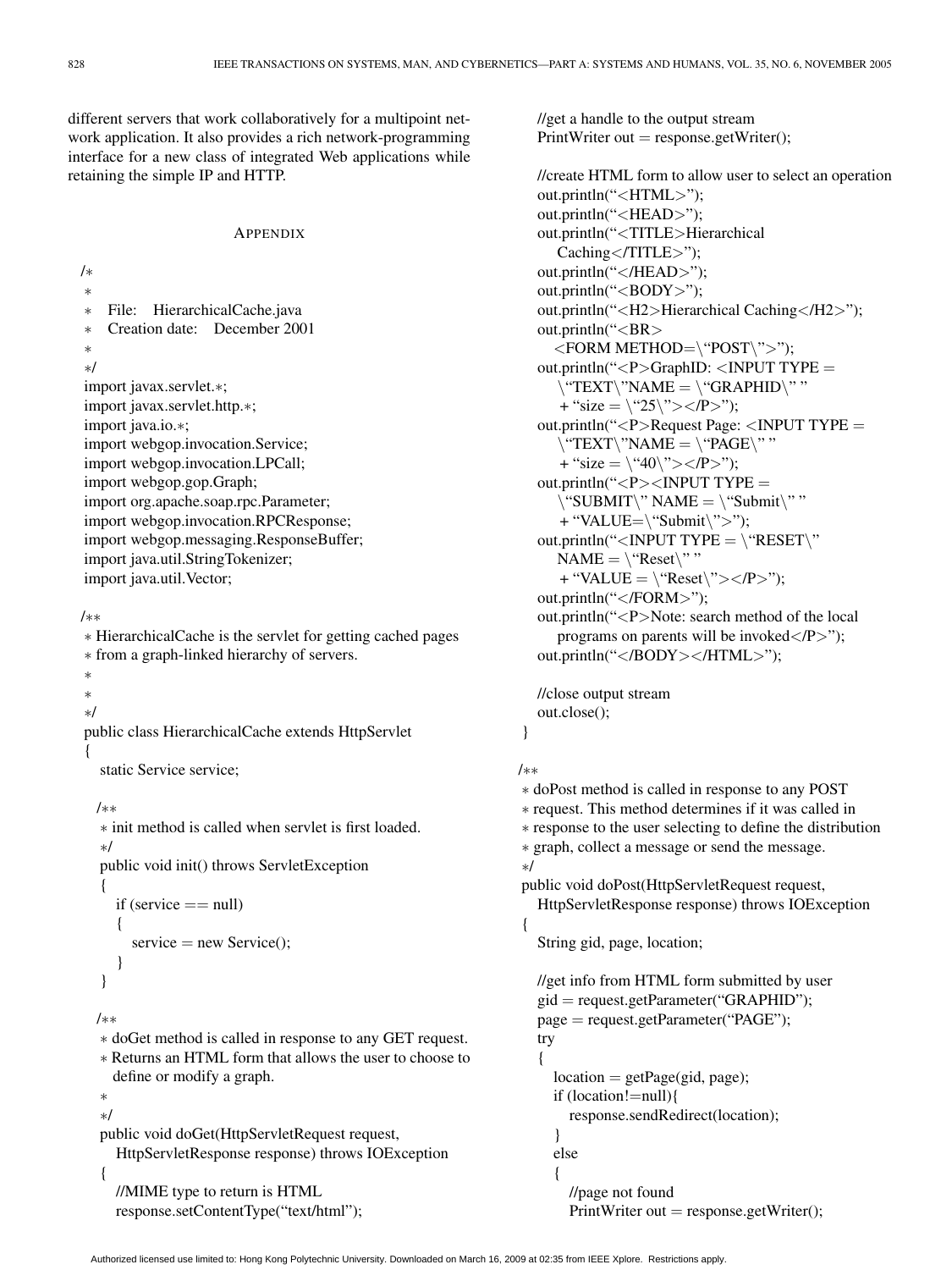```
response.setContentType("text/html");
        //html output
        out = response.getWriter(); //get handle to output
           stream
        out.println("<HTML>");
        out.println("<HEAD><TITLE>Hierarchical
           Caching</TITLE></HEAD>");
        out.println("<BODY>");
        out.println("<P>Page not found in hierarchical
           cache\langle P \rangle");
        out.println("</BODY>");
        out.println("</HTML>");
     }
   }
  catch (Exception e)
   {
     //exception occurred
     PrintWriter out = response.getWriter();response.setContentType("text/html"); //html output
     out = response.getWriter(); //get handle to output
        stream
     reportError(out,e);
     out.close();
   }
/∗∗
∗ getPage identifies the location of cached page in parents.
∗ @param out Client output stream
∗ @param request HttpServletRequest object
∗/
private String getPage(String gid, String page) throws
   Exception
   int source = service.getCurrentNode(gid);
   if (service.isRTRoot(gid, source) == true) return null;
   Vector lpParams = new Vector();lpParams.addElement (new Parameter("gid",
      String.class, gid, null));
   lpParams.addElement(new Parameter("source",
      int.class, new Integer(source), null));
  lpParams.addElement(new Parameter("requestPage",
      String.class, page, null));
   LPCall lpCall = new LPCall ("search", lpParams);
   ResponseBuffer buffer[] = service.call2TreeParents
      (gid, source, lpCall);
   \text{int} cnt = buffer.length;
   for (int j = 0; j < \text{cnt}; j++){
     RPCResponse res = buffer[j].get();
     if (res.generatedFault())
     {
        System.out.println("Fault "+ j
                                                                       {
                                                                         {
                                                                         }
                                                                       }
                                                                    }
                                                                  }
                                                                 /∗∗
                                                                  ∗
                                                                  ∗/
                                                                  {
                                                                  }
                                                               }
                                                                 Mar. 1997.
```
}

∗

{

```
if (res.getReturnValue()!=null)
       String location = (String)res.
          getReturnValue().getValue();
       return location;
return null;
```
∗ reportError method returns stack trace to clienton error.

∗ @param out Printwriter output stream

```
∗ @param e Exception
```
private void reportError (PrintWriter out, Exception e)

```
StringWriter errorSW = new StringWriter();PrintWriter errorPW = new PrintWriter(errorSW);
e.printStackTrace(errorPW);
String stackTrace = errorSW.toString();
out.println("<H1>WEBGOP Error</H1>
  $\langle$H4>\rangle$Error$\langle$H4>\rangle$" + e +
  "<H4>Stack Trace</H4>" +
        stackTrace + "<BR>");
```
#### ACKNOWLEDGMENT

The authors would also like to take this opportunity to thank the reviewers for their insightful comments and suggestions on improving the quality of the paper.

#### **REFERENCES**

- [1] Apache XML Project. [Online]. Available: http://xml.apache.org
- [2] A. Bakre and B. Badrinath, "Implementation and performance testing of indirect TCP," *IEEE Trans. Comput.*, vol. 46, no. 3, pp. 260–278,
- [3] J. Cao, A. Chan, and K. Zhang, "Programming dynamic reconfigurable web server groups using the DyGOP model," in *Proc. 12th Int. Symp. Languages Intentional Programming*, Jun. 1999, pp. 65–77.
- [4] J. Cao, E. Chan, C. H. Lee, and K. W. Yu, "A dynamic reconfiguration manager for graph-oriented distributed programs," in *Proc. Int. Conf. Parallel and Distributed Systems (ICPADS)*. Seoul, Korea: IEEE Comput. Soc. Press, Dec. 1997, pp. 216–221.
- [5] J. Cao, L. Fernando, and K. Zhang, "Programming distributed systems based on graphs," in *Intentional Programming*, M. A. Oregun and E. A. Ashcroft, Eds. Singapore: World Scientific, 1996, pp. 83–95.
- [6] A. Chan and J. Cao, "PANTA: A graph-oriented programmable active network transport architecture," in *Proc. IEEE Wireless Communications and Networking Conf.*, New Orleans, LA, Sep. 1999, vol. 3, pp. 1293–1297.
- [7] Y. Chawathe, S. A. Fink, S. McCanne, and E. A. Brewer, "A proxy architecture for reliable multicast in heterogeneous environments," in *Proc. 6th ACM Int. Conf. Multimedia*, Bristol, U.K., 1998, pp. 151–159.
- [8] Y. H. Chu, S. G. Rao, and H. Zhang, "A case for end system multicast (keynote address)," in *Proc. Int. Conf. Measurements and Modeling Computer Systems*, Santa Clara, CA, 2000, pp. 1–12.
- [9] DeveloperWorks' Web Services Zone. [Online]. Available: http://www. ibm.com/developerworks/webservices

+res.getFault()+"<BR>" );

} else